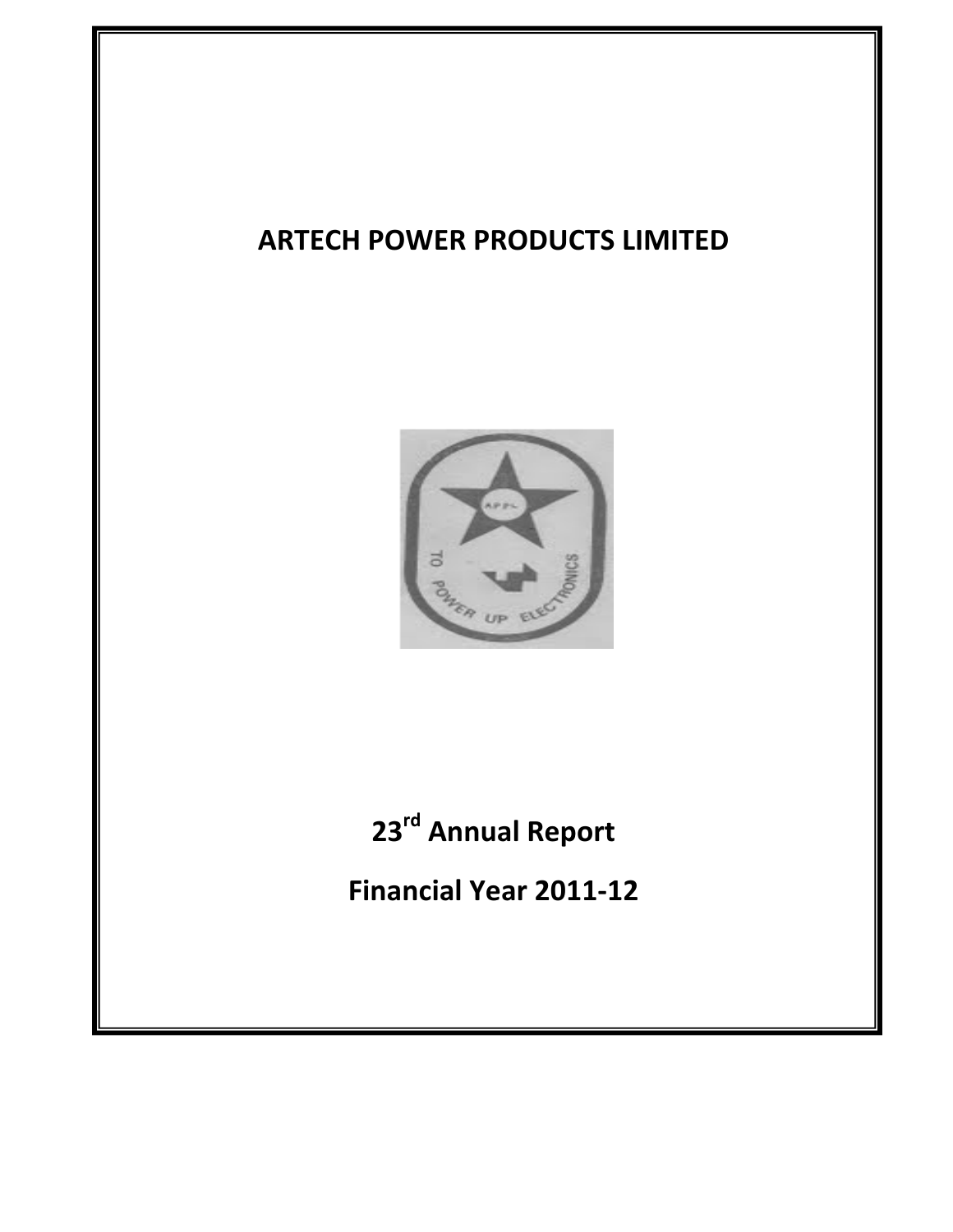**Regd. Office: Anitha , Second Floor, S A Road, Elamkulam, CochinͲ682 020, Kerala. Phone: 0484Ͳ2203697. EͲmail: artech.power@gmail.com**

## **23rd Annual General Meeting for the Financial Year 2011Ͳ12**

Shareholders are requested to bring their copy of the Annual Report at the Annual General Meeting.

Date :.September 29, 2012

Day: Saturday

Time: 11.30 a.m.

Venue: Anitha , Second Floor, S A Road, Elamkulam, Cochin – 682020, Kerala State.

**Regd. Office:** Anitha , Second Floor, S A Road Elamkulam, Cochin- 682 020, Kerala State.

## **Auditors:**

M/s G. Joseph & Associates Muttathil Lane Kadavanthra, Cochin- 682 020.

### **Registrar:**

Purva Sharergistry India Pvt Ltd 9, Shiv Shakti Ind Estate, J R Boricha Marg, Opp Kasturba Hospital Lane, Lower Parel (East), Mumbai – 400011. Maharashtra

| <b>INDEX</b>                  | <b>PAGE No.</b> |
|-------------------------------|-----------------|
| Notice                        | 03              |
| Directors' Report             | 08              |
| Corporate Governance Report   | 11              |
| CEO / CFO Certification       | 15              |
| Secretarial Compliance Report | 17              |
| Auditors' Report              | 22              |
| <b>Balance Sheet</b>          | 26              |
| Notes on Accounts             | 28              |
|                               |                 |

| Vijavan I V          | Chairman                   |
|----------------------|----------------------------|
| Repsy Vijayan        | <b>Managing Director</b>   |
| Sudhir Menon         | Director                   |
| Pathrose Pankappally | Director                   |
| Nirmal kumar Tiwari  | <b>Additional Director</b> |
| Vikramkumar Sakaria  | <b>Additional Director</b> |
|                      |                            |

## **BANKERS**

**BOARD OF DIRECTORS**

- **1.** State Bank of Travancore Industrial Finance Branch Malankara Centre, M.G. Road Cochin- 682 035
- **2.** Federal Bank Ltd Ernakulam North Branch Banerjee Road, Cochin- 682 018
- **3.** Federal Bank Ltd Girinagar Branch S.A. Road, Elamkulam Cochin- 682 020

## **SOLICITORS**

- **1.** M/s Nagendran & Nagendran "Sreepatham", Krishnaswami Road, Cochin – 682 035
- **2.** M/s Joy Thattil & Co. Chittor Road, Pachalam, Cochin- 682 012
- **3.** Mr. Raju Joseph 37/1141A, Excel Park, Fatima Church Road, Elamkulam, Cochin - 682020

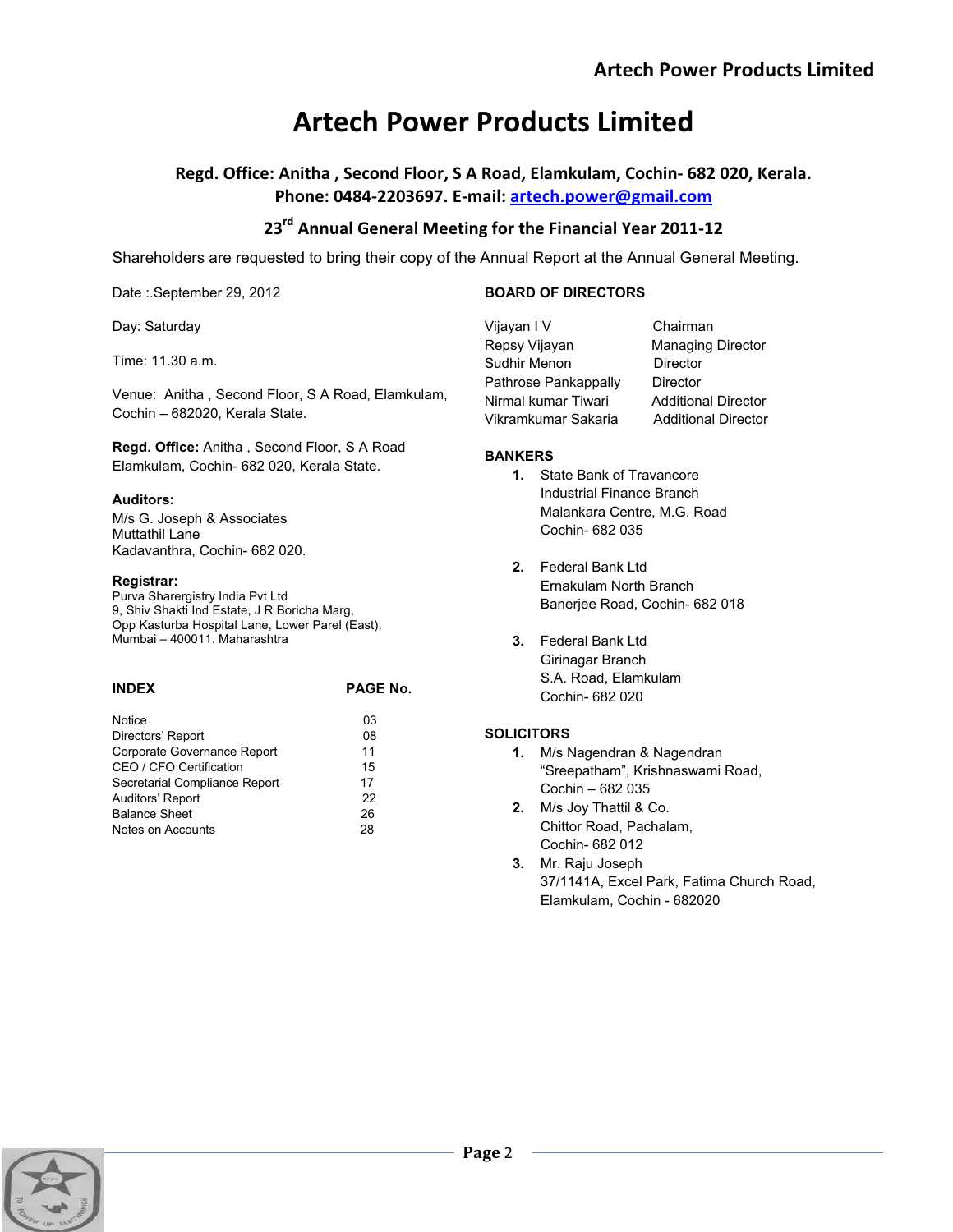## **NOTICE**

NOTICE is hereby given that the 23<sup>rd</sup> Annual General Meeting of the Shareholders of Artech Power Products Ltd., will be held at the Registered Office of the Company at Änitha – Second Floor, S A Road, Elamkulam, Cochin - 682020 on Saturday, the  $29<sup>th</sup>$  September, 2012 at 11.30 a.m. to transact the following business.

#### **Ordinary Business**

- 1. To receive, consider and adopt the audited Annual Accounts of the Company for the year ended 31<sup>st</sup> March 2012 together with the report of the Board of Directors and Auditors thereon.
- 2. To appoint Directors in place of Mr. Pathrose Pankappally and Mr Sudhir Menon who retire by rotation and do not offer themselves for reappointment.
- 3. To appoint the Auditors to hold office from the conclusion of this Annual General meeting till the conclusion of next Annual General Meeting and in this connection pass, with or without modification, the following resolution as an Ordinary Resolution.

"RESOLVED - THAT pursuant to provisions under Section 224 and other applicable provisions, if any, of the Companies Act, 1956, M/s. G Joseph & Associates, Chartered Accountants be and are hereby re-appointed as Auditors of the Company to hold office from the conclusion of this meeting till the conclusion of the next Annual General Meeting with such remuneration as shall be fixed by the Board of Directors, exclusive of traveling and other out of pocket expenses."

#### **Special Business**

4. To consider and if thought fit, to pass, with or without modification, the following resolution as an Ordinary Resolution:

"**RESOLVED THAT** Mr. Nirmal Kumar Tiwari, who was appointed as an Additional Director of the Company by the Board of Directors w.e.f. 16<sup>th</sup> August 2012 and who holds office under section 260 of the Companies Act, 1956 (the Act) upto this Annual General Meeting and in respect of whom the Company has received a notice in writing under section 257 of the Act proposing his candidature for the office of director, be and hereby appointed as a director of the Company who will be liable to retire by rotation.

5. To consider and if thought fit, to pass, with or without modification, the following resolution as an Ordinary Resolution:

"**RESOLVED THAT** Mr. Vikram Kumar Sakaria, who was appointed as an Additional Director of the Company by the Board of Directors w.e.f. 16<sup>th</sup> August 2012 and who holds office under section 260 of the Companies Act, 1956 (the Act) upto this Annual General Meeting and in respect of whom the Company has received a notice in writing under section 257 of the Act proposing his candidature for the office of director, be and hereby appointed as a director of the Company who will be liable to retire by rotation.

6. To consider and if thought fit, to pass, with or without modification, the following resolution as an Ordinary Resolution:

"RESOLVED THAT pursuant to Section 257 of the Companies Act, 1956 and other applicable provisions, if any, Mr. Anup Mundhra, in respect of whom the Company has received a notice from the Member proposing his Candidature for the office of the Director, be and is hereby appointed as director of the company liable to retire by rotation."

7. To consider and if thought fit, to pass, with or without modification, the following resolution as an Ordinary Resolution:

"RESOLVED THAT pursuant to Section 257 of the Companies Act, 1956 and other applicable provisions, if any, Mr. Jignesh Dave, in respect of whom the Company has received a notice from the Member proposing his Candidature for the office of the Director, be and is hereby appointed as director of the company liable to retire by rotation."

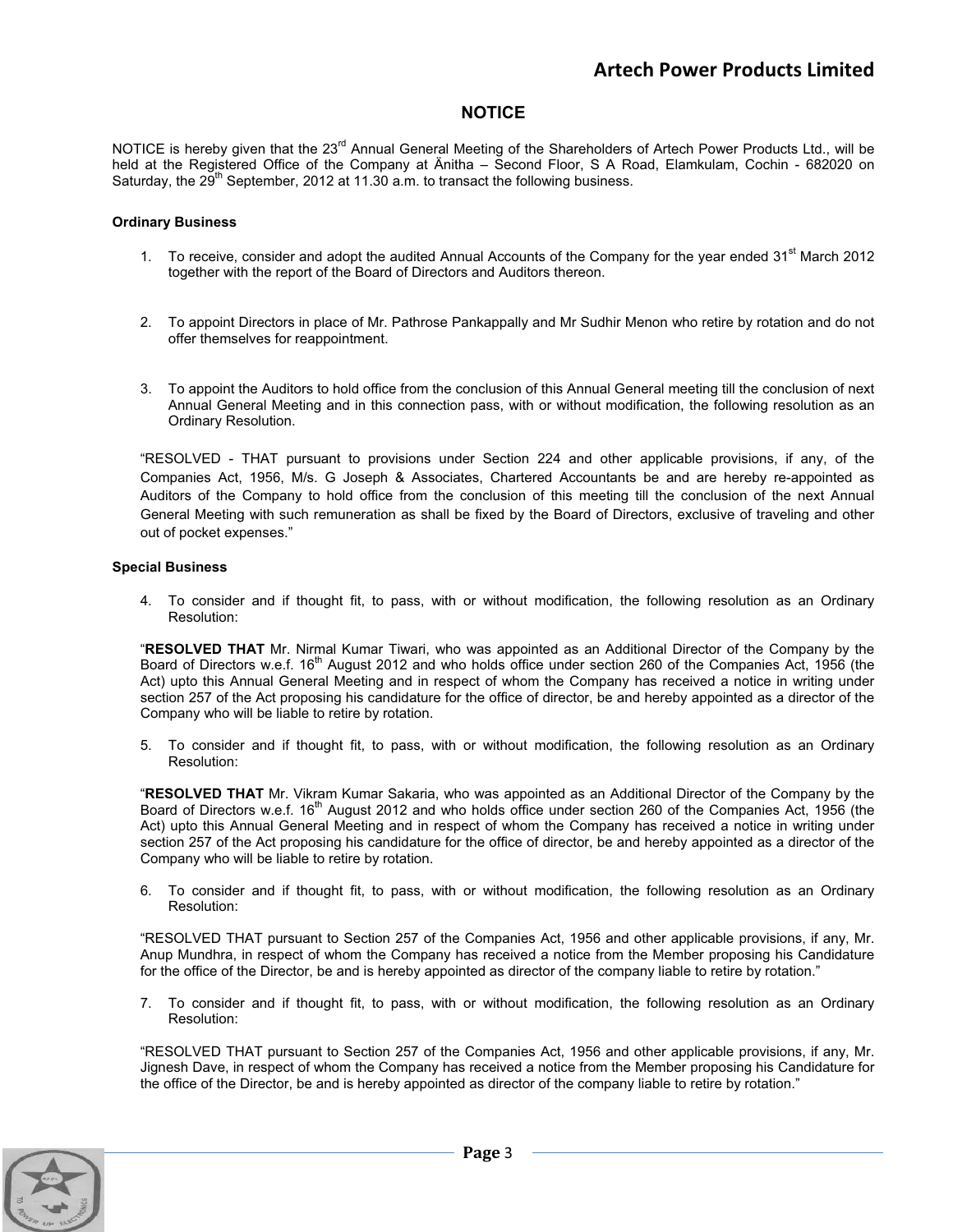Notes:

- 1. **A member entitled to attend and vote is entitled to appoint a proxy to attend and vote instead of himself and the proxy need not be a member.** Proxies, in order to be effective, must be received at the Company's Registered Office not less than 48 hours before the meeting.
- 2. The register of members and share transfer books of the company shall remain closed from 22<sup>nd</sup> September 2012 to  $29<sup>th</sup>$  September 2012, both days inclusive.
- 3. Members desiring any information as regards the operations of the Company are requested to write to the Company at least 5 days in advance so as to enable the management to keep the information ready at the meeting.
- 4. Members are entitled to make nomination in respect of shares held in physical form. Members desirous of making nominations are requested to send their requests in Form 2B (specimen available on request) to the Registered office of the Company.
- 5. Members are requested to notify immediately any change in their addresses and provide their email id, by written instructions to the registered office of the Company.

#### **Explanatory Statement pursuant to Section – 173(2) of the Companies Act, 1956.**

#### **Item No. 4**

Mr. Nirmal Kumar Tiwari was appointed as additional directors of the company by the Board of Directors w.e.f. 16.08.2012. He holds office upto the ensuing Annual General Meeting. The company has received the notice from shareholder of the company proposing reappointment of Mr. Nirmal Kumar Tiwari. The Board recommends his re appointment.

Board recommends the shareholders to pass the resolution as an Ordinary resolution.

None of the Directors of the Company, Except Mr. Nirmal Kumar tiwari, is interested or concerned in aforesaid Resolution.

#### **Item No. 5**

Mr. Vikram Kumar Sakaria was appointed as additional directors of the company by the Board of Directors w.e.f. 16.08.2012. He holds office upto the ensuing Annual General Meeting. The company has received the notice from shareholder of the company proposing reappointment of Mr. Vikram Kumar Sakaria. The Board recommends his reappointment.

Board recommends the shareholders to pass the resolution as an Ordinary resolution.

None of the Directors of the Company, Except Mr. Vikram Kumar Sakaria, is interested or concerned in aforesaid Resolution.

#### **Item No. 6**

Pursuant to Section 257 of the Companies Act, 1956, company has received notice from shareholders of the company proposing candidature of Mr. Anup Mundhra as director of the company. Accordingly Board recommend to appoint him as Independent Director of the company who will be liable to retire by rotation. Mr. Anup Mundhra has also given his consent in writing to act as Independent Non-Executive Director.

Board recommends the shareholders to pass the resolution as an Ordinary resolution.

None of the Directors of the Company, Except Mr. Anup Mundhra, is interested or concerned in aforesaid Resolution.

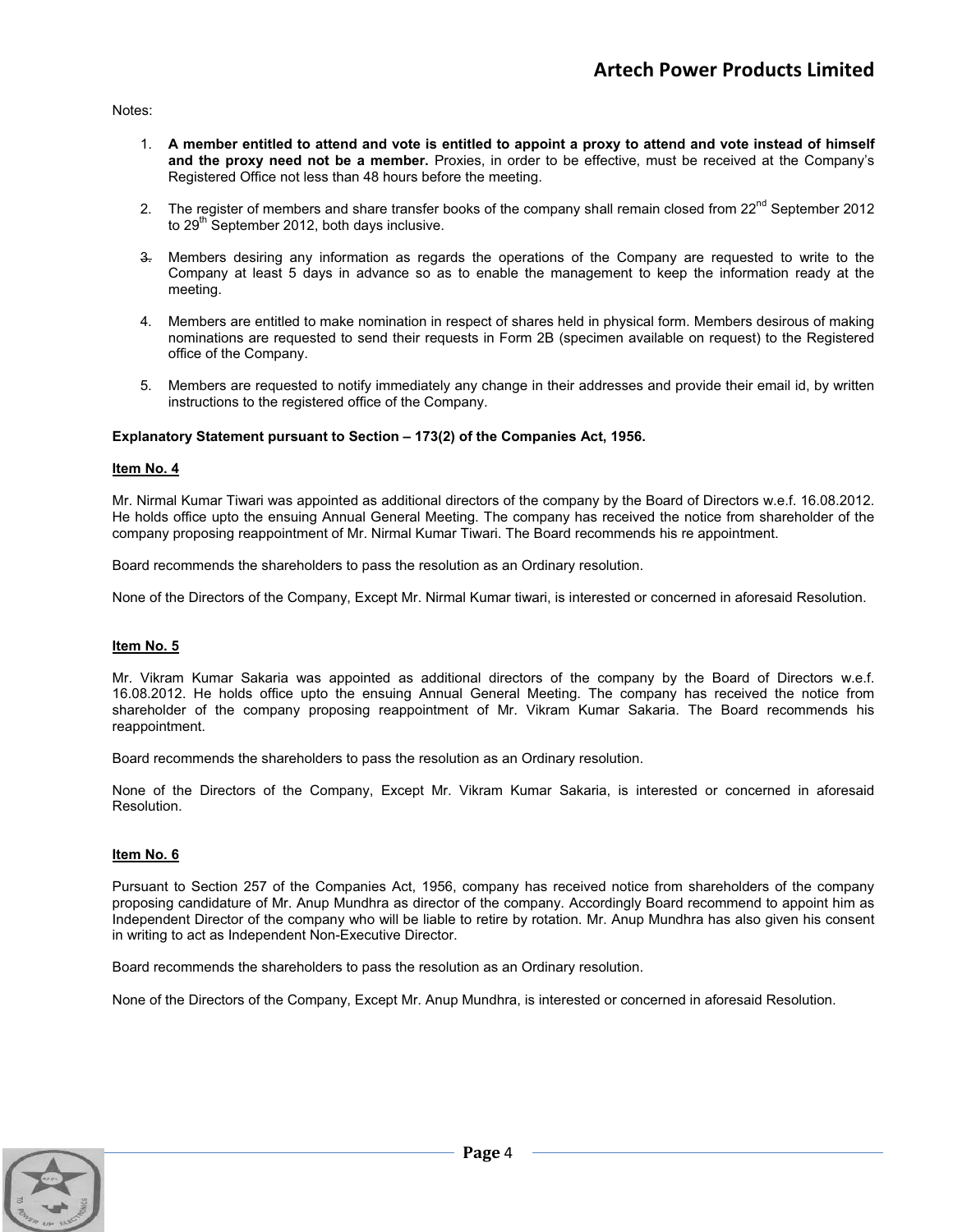### **Item No. 7**

Pursuant to Section 257 of the Companies Act, 1956, company has received notice from shareholders of the company proposing candidature of Mr. Jignesh Dave as director of the company. Accordingly Board recommend to appoint him as Independent Director of the company who will be liable to retire by rotation. Mr. Jignesh Dave has also given his consent in writing to act as Independent Non-Executive Director.

Board recommends the shareholders to pass the resolution as an Ordinary resolution.

None of the Directors of the Company, Except Mr. Jignesh Dave, is interested or concerned in aforesaid Resolution.

 By order of the Board For Artech Power Products Ltd

Sd/-

Place: Cochin 20 **Repsy Vijayan** 

Date: 21.08.2012 Managing Director

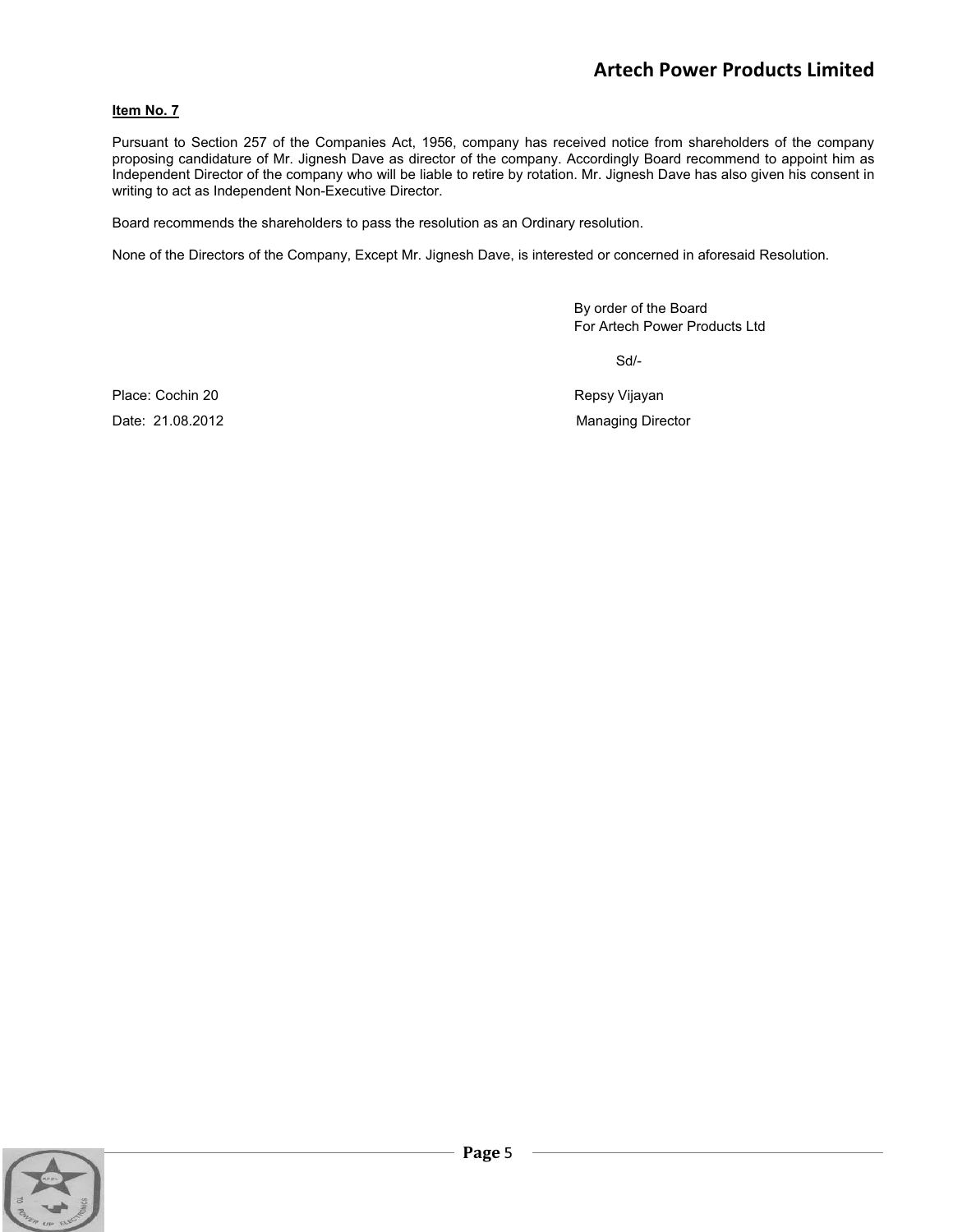Details of Directors seeking reappointment by the shareholders of the Company at the ensuing annual general meeting (In pursuance of clause 49 of the listing agreement)

| Name of Director:                                                                                   | Mr. Nirmal Kumar Tiwari                                                                                                                                             | Mr. Vikram Kumar Sakaria                              |
|-----------------------------------------------------------------------------------------------------|---------------------------------------------------------------------------------------------------------------------------------------------------------------------|-------------------------------------------------------|
| Date of Birth:                                                                                      | 25.10.1955                                                                                                                                                          | 27.07.1970                                            |
| Date of Appointment:                                                                                | 16.08.2012                                                                                                                                                          | 16.08.2012                                            |
| <b>Qualifications:</b>                                                                              | M.Sc., L.L.B.                                                                                                                                                       | B.Com.                                                |
| Nature of experience/ Expertise:                                                                    | Having Experience of 1 year in<br>Income Tax, 31 years in<br><b>Customs and Central Excise</b><br>Department and 3 years of<br>consultancy in Indirect<br>Taxation. | Having Experience of 20 years<br>in Financial Market. |
| Names of other Cos. in which<br>Directorship is held:                                               | N.A.                                                                                                                                                                | N.A.                                                  |
| Names of the committees of the<br>Board of Companies in which<br>Membership/ Chairmanship are held: | N.A.                                                                                                                                                                | N.A.                                                  |

None of the Directors are related to each other.

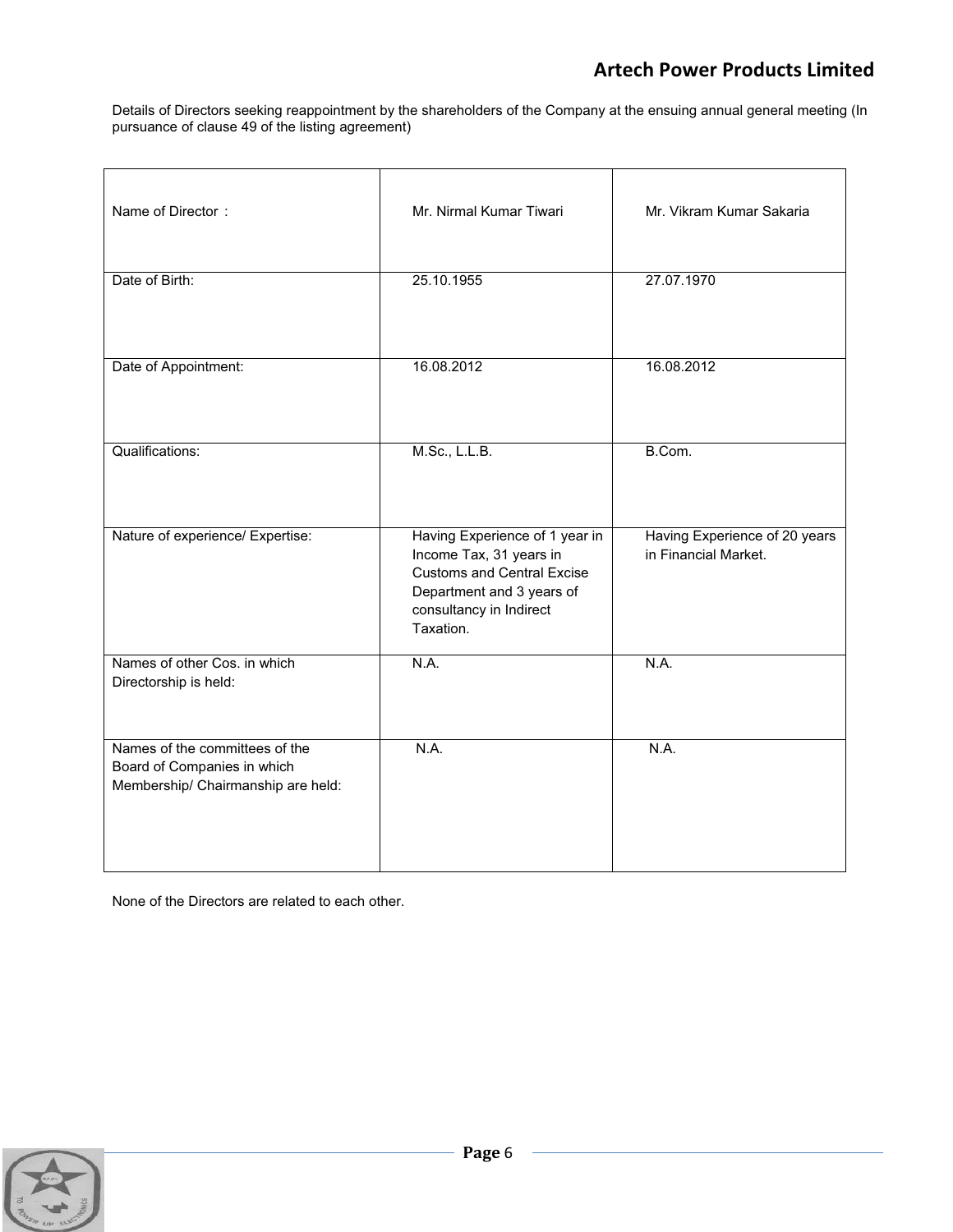Details of Directors seeking Appointment by the shareholders of the Company at the ensuing annual general meeting (In pursuance of clause 49 of the listing agreement)

| Name of Director:                                                                                   | Mr. Anup S. Mundhra                                   | Mr. Jignesh J. Dave                                  |
|-----------------------------------------------------------------------------------------------------|-------------------------------------------------------|------------------------------------------------------|
| Date of Birth:                                                                                      | 18.06.1974                                            | 21.09.1978                                           |
| Date of Appointment:                                                                                | 29.09.2012                                            | 29.09.2012                                           |
| Qualifications:                                                                                     | B.Com.                                                | B.Com.                                               |
| Nature of experience/ Expertise:                                                                    | Having Experience of 15 years<br>in Financial Market. | Having Experience of 8 years<br>in Financial Market. |
| Names of other Cos. in which<br>Directorship is held:                                               | N.A.                                                  | N.A.                                                 |
| Names of the committees of the<br>Board of Companies in which<br>Membership/ Chairmanship are held: | N.A.                                                  | N.A.                                                 |

None of the Directors are related to each other.

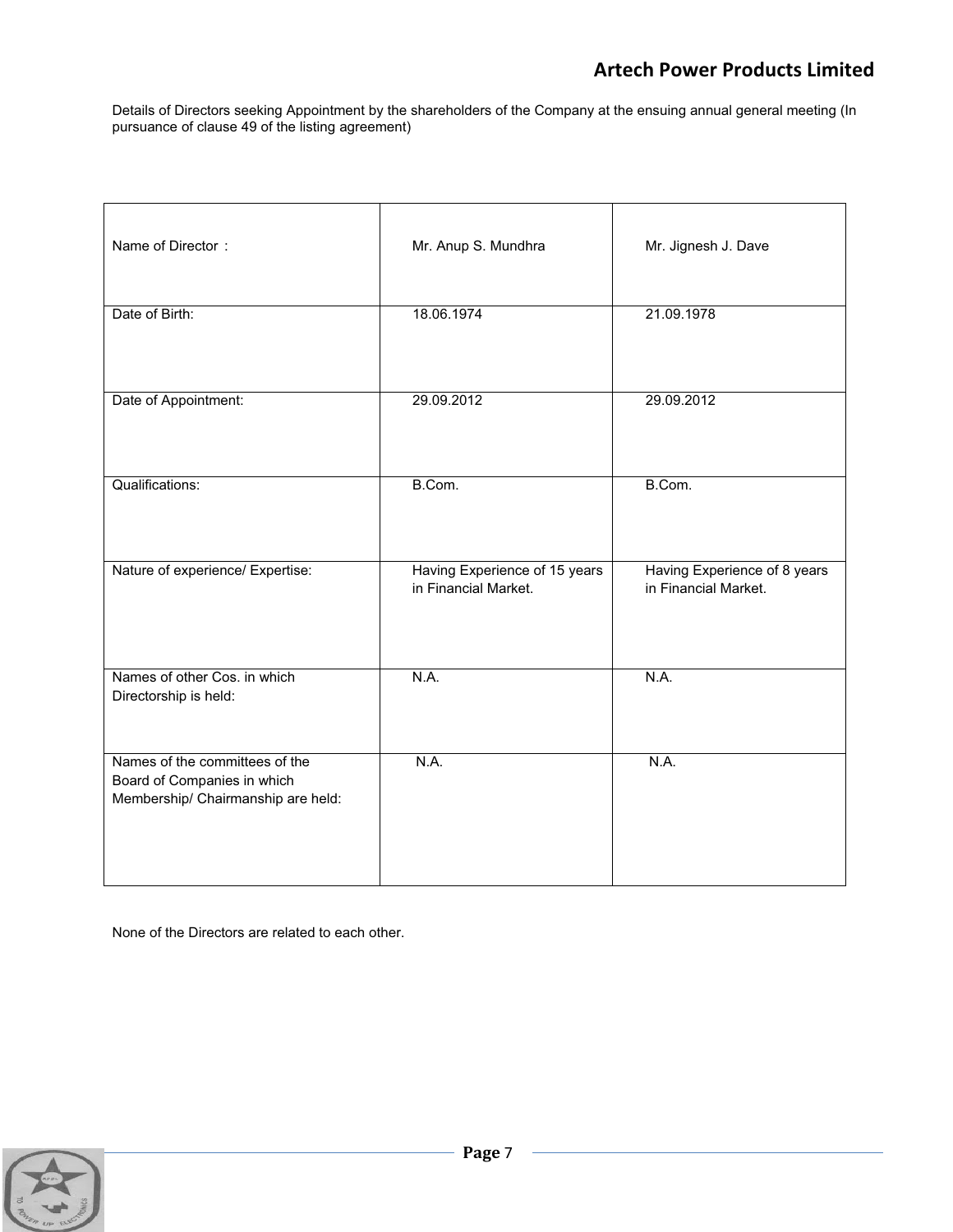## **Director's Report**

#### **To the Members,**

Your Directors hereby present this  $23<sup>rd</sup>$  Annual report on the activities and current status of the Company together with the audited statement of accounts for the year ended 31<sup>st</sup> March 2012.

#### **Financial Results**

|                                |               | (Amount in Rs.) |
|--------------------------------|---------------|-----------------|
| <b>Particulars</b>             | FY 2011-12    | FY 2010-11      |
| <b>Revenue from operations</b> | 385,500.00    | 888,000.00      |
| <b>Other Income</b>            | 17,000.00     | 582,492.00      |
| <b>Total expenses</b>          | 1,382,627.00  | 1,104,397.10    |
| <b>Net Profit/ Loss</b>        | (980, 127.00) | 366,094.90      |

#### **Dividend**

As the Company has not earned enough profits from operations, the directors do not propose any dividend for the accounting year ended 31<sup>st</sup> March 2012.

#### **Operations of the Company:**

The operations of the Company during the year under review, in the absence of any assets and capital, remained passive.

#### **Material Changes & Commitments since the Last AGM:**

Since the last AGM, following material changes has been made:

x **Acquisition of Promoters' Shareholding:** 

After settlement of all the liabilities of the Company by sale of assets, the Board of Directors were looking for any possible opportunity from any potential group who could associate with this Company for a take over or merger or amalgamation so as to be mutually beneficial in the interest of all our share holders. These efforts have been successful and new management has taken over entire shareholding of the Promoters by making an open offer. Subsequently, there is a change in the management control of the Company.

#### **Change in Directors:**

Mr. Sudhir Menon & Mr Pathrose Pankappally are retiring by rotation and do not offer themselves for reappointment.

Mr. Nirmal Kumar Tiwari and Mr. Vikram Kumar Sakaria were appointed as additional directors w.e.f. 16.08.2012 and accordingly hold office upto the ensuing annual general meeting. Company has received notice in writing from shareholders of the Company proposing their candidature of Mr. Nirmal Kumar Tiwari and Mr. Vikram Kumar Skaria for Directors. Board recommends their appointment as Directors of the Company.

The company has received notice from shareholders of the company proposing candidature of Mr. Anup Mundhra and Mr. Jignesh Dave as directors of the company. Accordingly Board recommends to appoint them as Independent Directors of the company who will be liable to retire by rotation. Mr. Anup Mundhra and Mr. Jiugnesh Dave have also given their consent in writing to act as Independent Non-Executive Directors.

#### **Shares**

Company's shares had been suspended from trading due to nonpayment of dues and various non-compliances by Cochin, Bombay, Delhi and Chennai stock exchanges. Your directors had taken various measures to rectify the deficiencies in this matter in consultation with the advisors. The Bombay Stock Exchange (BSE) has revoked the suspension and the shares have been actively listed w.e.f. July 9, 2012.

#### **The Status of ESI, PF, TDS and Sales Tax:**

During the year under review, there were no operations and no factory employees and there are no outstanding dues on these accounts.

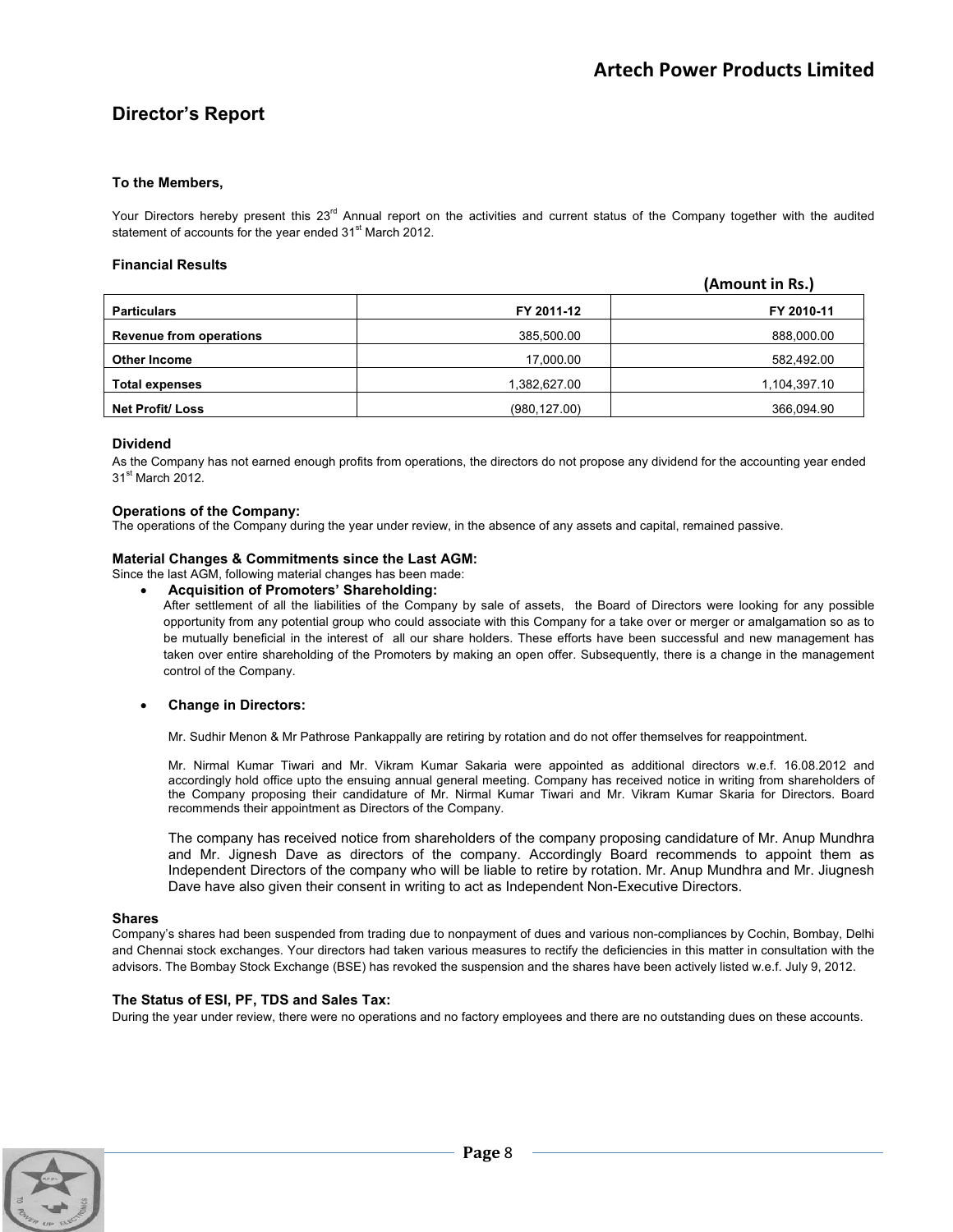#### **Statutory Disclosures**

#### **Fixed deposits**

Your Company has neither accepted nor renewed any Fixed Deposits since the date of last Annual General Meeting. The Fixed deposits the company had in previous years were all closed and discharged by the Company by way of full and final payment on compromise settlement during the year 2009-10. There is no outstanding Fixed Deposit with the company as on 31.03.2012.

#### **Auditors**

M/s. G Joseph & Associates, Chartered Accountants, with Firm Registration No. 006310S who are the statutory Auditors of the Company hold office, in accordance with the provisions of the Companies Act, 1956 up to the conclusion of the ensuing Annual General Meeting and are eligible for re-appointment.

#### **Disclosure of Particulars of employees:**

There are no employees who are in receipt of salary in excess of the limits prescribed under Section 217 (2A) of the Companies Act, 1956 read with Companies (Particulars of Employees) Rules, 1975 as amended by and Companies (Disclosure of Particulars in the Report of the Board of Directors) Rules 1988.

#### **Conservation of Energy, Technology absorption, Foreign Exchange earnings and outgo:**

The information as required under Section 217 (i) (e) of the Companies Act, 1956 read with the Companies (Directors particulars in the Report of the Board of Directors) Rules 1988, with respect to conservation of energy, technology absorption and foreign exchange earnings and outgo is not applicable for the year under review as the company was closed down and there were no production activities.

#### **Directors' Responsibility Statement**

*Pursuant to the requirements under Section 217 (2AA) of the Companies Act, 1956 with respect to Directors' Responsibility Statement, it is hereby confirmed:* 

- i) That in the preparation of the annual accounts, the applicable accounting standards had been followed along with the proper explanation relating to material departures applicable to accounting standards except non compliance of accounting standards 2, 4,6,10 and 15 as the company was closed down and there were no production and commercial activities;
- ii) That the Directors had selected such accounting policies and applied them consistently and made judgments and estimates that are reasonable and prudent so as to give a true and fair view of the state of affairs of the Company at the end of the Financial Year and the profit & loss of the Company for that period;
- iii) Proper and sufficient care were taken for the maintenance of adequate accounting records in accordance with the provisions of the Companies Act, 1956 for safeguarding the assets of the Company and for preventing and detecting fraud and other irregularities;
- iv) The annual accounts have been prepared on a going concern basis.

#### **Secretarial Compliance Certificate :**

In compliance of the provision of section 383 A of the companies Act, 1956 the board is pleased to enclosed the secretarial compliance report of Practicing Company Secretaries for the year 2011-2012 as part of this Directors report.

#### **Corporate Governance :**

As per Clause 49 of the Listing Agreement with the Stock Exchanges, a separate section on Corporate Governance together with a certificate from the Company's Auditors confirming compliance there to is set out in the Annexure forming part of this report.

#### **Management Discussion & Analysis :**

The Management Discussion and Analysis Report is attached herewith and forms part of the Director Report.

#### **Acknowledgement**

Your Company does not have any financial liability to these or any other Institutions during the year under review and has obtained the No

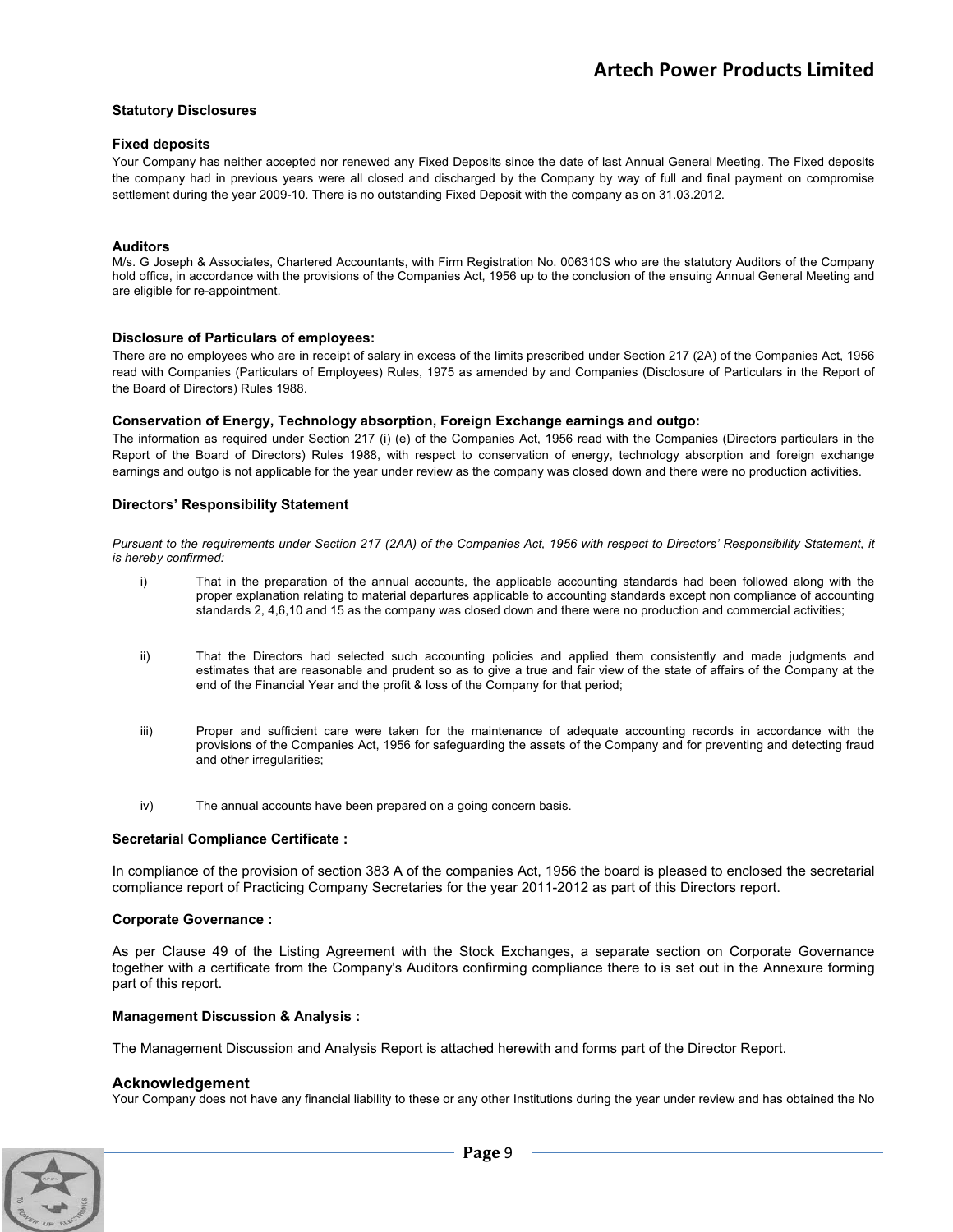Dues Certificates from its lenders. Your Directors also thank M/s. Federal Bank, Girinagar Branch, Ernakulam with whom the Company maintains the current account. Your Directors also thank all the employees and associates of the Company.. Your Directors also thank the solicitors of the company for their valuable advises and support in dealing with the crisis management and advises during the year under review. Your Directors also thank the Auditors of the Company and the Practicing Company Secretary for their functional advises and services. Your Directors also thank its Management Consultants who helped the Company to do all the compliances and revoke its suspension. The moral support given by all our shareholders of the Company during all previous years without which the company would not have revived and for their continued patronage to your Directors during the year under review.

> **By order of the Board**   *For Artech Power Products Ltd.*

 *Sd/- Sd/-* 

Place: Cochin **Vijayan I Vijayan I Vijayan I Vijayan I V**ijayan Date: 21.08.2012 **Chairman Managing Director** 

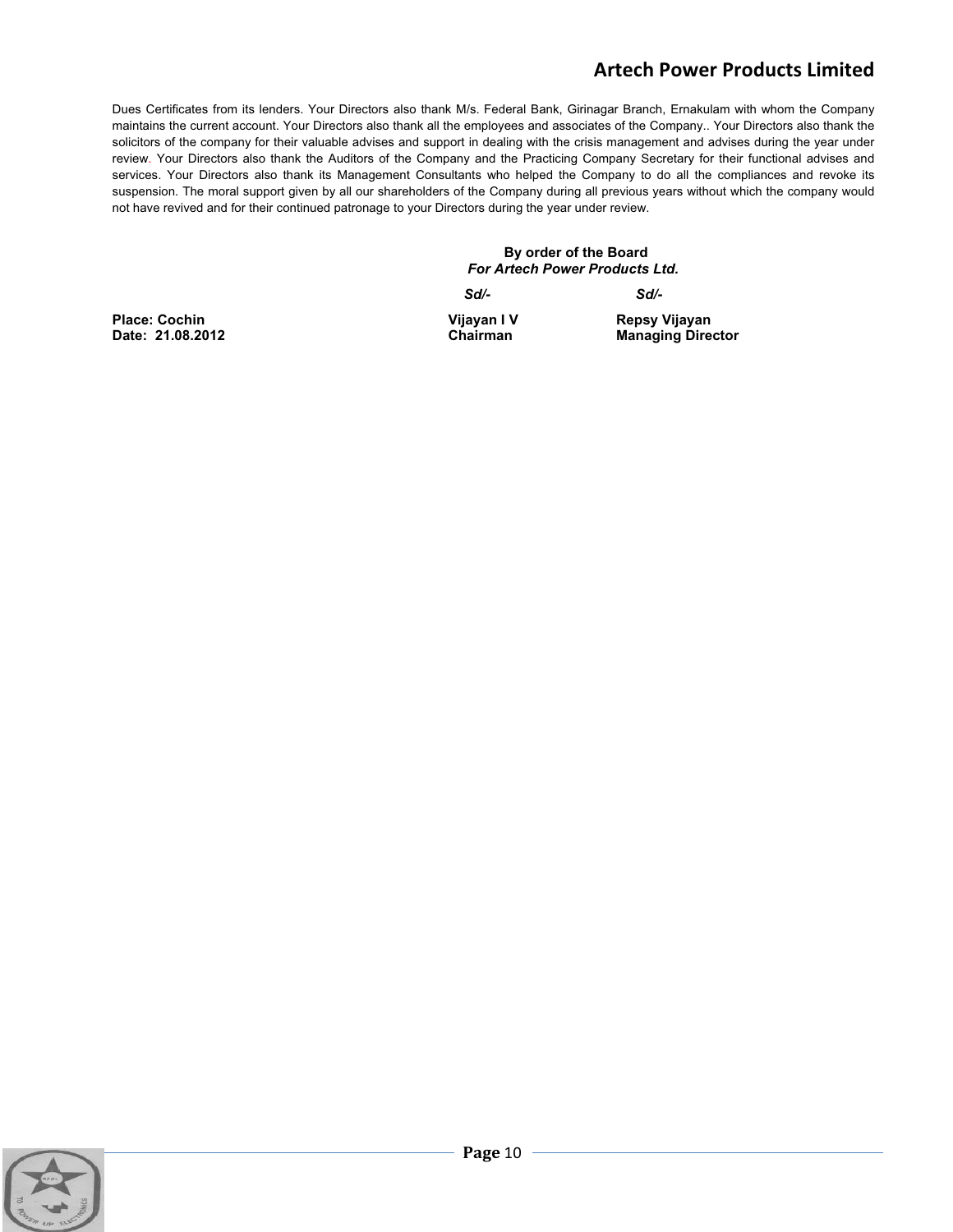### **ANNEXURE to the Director's Report for the Financial Year Ended 31st March 2012 REPORT ON CORPORATE GOVERNANCE**

#### **1. COMPANY'S PHILOSOPHY**

The Company firmly believes that corporate governance and compliance practices are of paramount importance in order to maintain the trust and confidence of the stakeholders and clients of the Company and the unquestioned integrity of all personnel involved or related to the Company. To ensure transparency, fairness and objectivity in an organisation's functioning, the Company has proactively adopted best practices with regard to corporate governance and compliance, which are ahead of regulatory requirements. The Company's policy on compliance with external regulatory requirements is backed by stringent internal policies and principles to ensure, interalia, priority to clients' interest over proprietary interest, maintenance of confidentiality of client information and prevention of insider trading.

#### **2. BOARD OF DIRECTORS**

#### **2A. Composition of the Board**

The Board of Directors of the Company consists of Four Directors including the Non- executive Chairman. Out of 4 directors, only 1 director is an executive director. Out of three non-executive directors, 2 directors are Independent:

|    | <b>Promoter Group</b> | Vijayan I V          | Non-executive Chairman               |
|----|-----------------------|----------------------|--------------------------------------|
|    |                       | Repsy Vijayan        | <b>Managing Director</b>             |
| H. | Independent Directors | Sudhir Menon         | Independent & Non-executive Director |
|    |                       | Parthose Pankappally | Independent & Non-executive Director |

The Company does not have any pecuniary relation or transaction with Non-Executive Independent Directors during the year under review.

#### **2B. Board procedure**

A detailed Agenda folder was sent to each Director in advance (generally before 7 to 10 days) of Board and committee meetings. To enable the Board to discharge its responsibilities effectively, the Managing Director briefed the Board at every meeting on the financial restructuring avenues for the Company up to last completed month as against the original strategy. Presentations were made by the Managing Director about the financial, operational performance and market scenario.

**2C. Attendance of Board Meetings & Details of other Directorship / Membership in other Boards / Board committees**  Six meetings of the Board were held during the financial year on 30.04.2011, 28.06.2011, 07.09.2011, 21.11.2011, 12.01.2012, 18.01.2012 and 06.02.2012.

| <b>Typ</b><br>е | <b>Name of Director</b> | No. of Board<br><b>Meetings</b><br><b>Attended</b> | <b>Attendance</b><br>at Last AGM |               | Membership As on $31-03-2012 \#$ |                |
|-----------------|-------------------------|----------------------------------------------------|----------------------------------|---------------|----------------------------------|----------------|
|                 |                         |                                                    |                                  | Other         | Other Board                      | Shares Held In |
|                 |                         |                                                    |                                  | <b>Boards</b> | Committees                       | The Company    |
| <b>PDN</b>      | Vijayan I V             |                                                    | Yes                              | Nil           | Nil                              | 4.05.990       |
| <b>PDE</b>      | Repsy Vijayan           |                                                    | Yes                              | Nil           | Nil                              | 1,88,110       |
| NI              | Sudhir Menon            |                                                    | Yes                              | Nil           | Nil                              | 20010          |
| NI              | Pathrose Pankappally    |                                                    | Yes                              | Nil           | Nil                              | 100            |

**PDN** – Promoter Non-Executive Director

**PDE** – Promoter Executive Director

**NI** – Non-executive Independent Director

# Excludes foreign companies, private limited companies and alternate directorships.

#### **3. BOARD COMMITTEES**

#### **3A. Audit Committee**

The Audit Committee consists of 3 Directors namely Mr. Vijayan I. V, Mr. Sudhir Menon and Mr Pathrose Pankappally. Mr. Sudhir Menon is the Chairman of the Committee. The Committee held 4 meetings during the period ended April 2011 to March 2012. All the 3 directors who are members attended all the 4 meetings. Presently the company does not have a whistle blower policy.

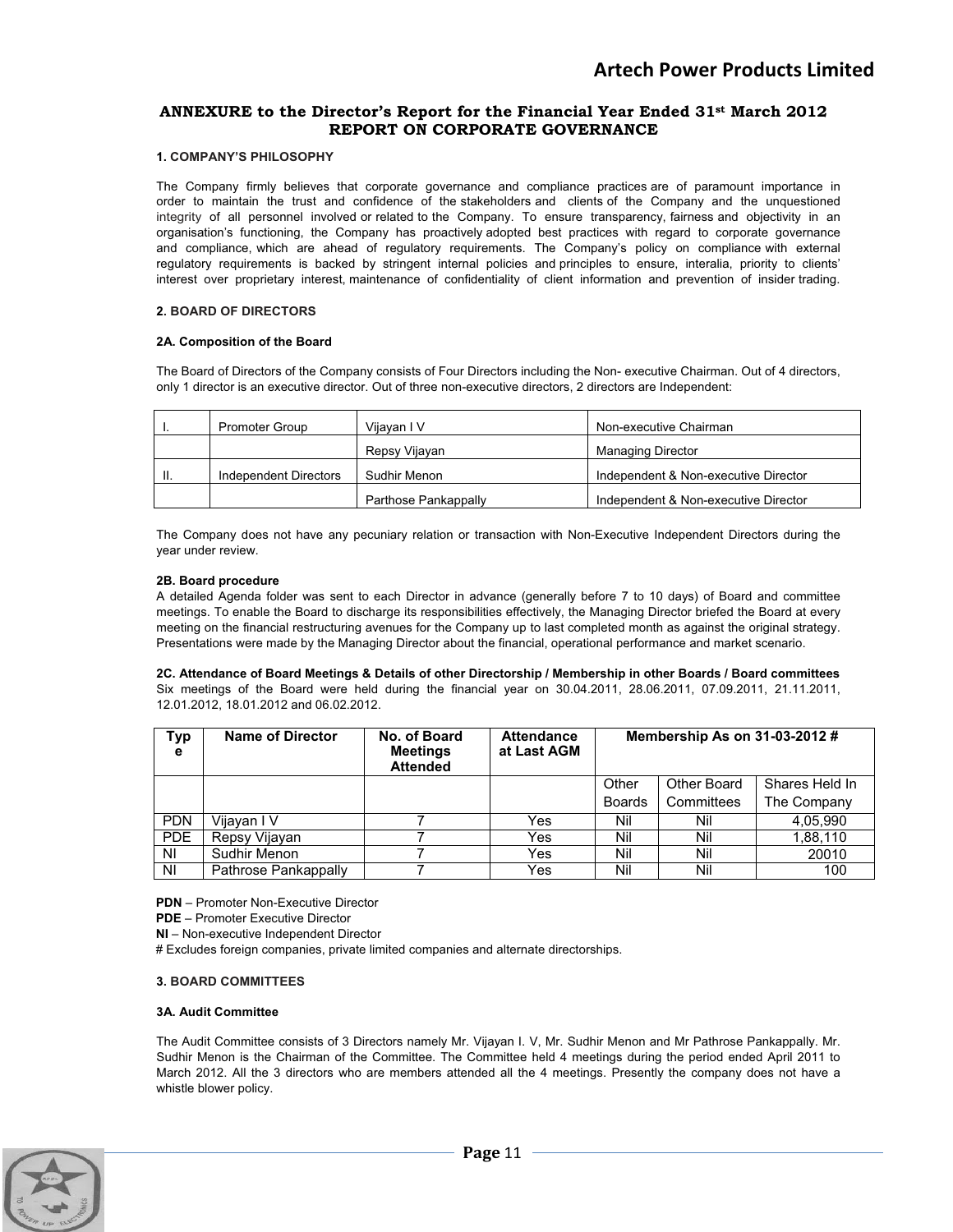#### **3B. Share Transfer / Investors' Grievances Committee**

Share Transfer Committee meets at regular intervals to consider share transfers/ transmissions, issue of duplicate share certificates, splits etc. Investors' grievances committee is mandated to respond / redress investors' correspondence / grievances. All letters received from Stock Exchanges and SEBI and the responses to such letters by the company are reviewed by the Committee. The present share transfer Committee consists of 3 Directors with Mr. Pathrose Pankappally as the Chairman, Mr. Sudhir Menon and Mr. Vijayan I. V. as members of the Committee. The Committee held 4 meetings during the period April 2011 to March 2012. All the 3 directors who are members of the committee attended all the 4 meetings.

Name & Designation of the Compliance Officer: Ms Repsy Vijayan

#### **Remuneration Committee:**

Due to small size of its operation, the company does not have Remuneration Committee.

#### **Remuneration to Directors:**

No remuneration or sitting fees was paid to any Director during the year.

#### **4. CODE OF CONDUCT**

The company has circulated the code of conduct for its Directors.

#### **5. COMMUNICATION WITH SHAREHOLDERS**

5A. The Annual Report is sent to every individual shareholder. The quarterly and the annual results are submitted to the Stock Exchanges. The quarterly results, half yearly results and the annual results are also hosted on the company's web-site.

#### **5B. General Body Meetings**

| <b>Financial Year Ending</b> | Date        | Time     | Venue                                      |
|------------------------------|-------------|----------|--------------------------------------------|
| 31st March 2009              | 25-09-20009 | 03.00 PM | Anitha, Second Floor, S A Road,            |
|                              |             |          | Ernakulam, Cochin - 682020                 |
| 31st March 2010              | 30-08-2010  | 10.00 AM | KETA Hall, 2nd Floor, KETA Center, Chittor |
|                              |             |          | Road, Cochin - 682016                      |
| 31st March 2011              | 29-12-2011  | 10.30 AM | Anitha, Second Floor, S A Road,            |
|                              |             |          | Ernakulam, Cochin - 682020                 |

#### **5C. General Shareholders Information**

#### **Annual General Meeting**

**Day , Date & Time :** 29th September 2012 – 11.30 AM **Venue :** Änitha – Second Floor, S A Road, Elamkulam, Cochin - 682020. **Date of Book closure :** 22nd September 2012 To 29th September 2012

#### **Financial Calendar of the Company :**

The Financial year covers the period from 1st April 2012 to 31st March 2013 Financial Result for the year ended 31.03.2012 - on or before 30.06.2012 Financial Result for the quarter ended 30.06.2012 - on or before 31.07.2012 Financial Result for the quarter ended 30.09.2012 - on or before 31.10.2012 Financial Result for the quarter ended 31.12.2012 - on or before 31.01.2013

#### **5D. Listing of Shares on Stock Exchanges**

The Company's shares are listed on the Stock Exchanges at Mumbai, Chennai, Cochin and Delhi.

| <b>S. No.</b> | Name & Address of Stock Exchange          | <b>Stock Code</b> |
|---------------|-------------------------------------------|-------------------|
|               | The Stock Exchange Limited, Mumbai        | 517481            |
|               | PJ Towers, Dalal Street, Mumbai - 400001. |                   |
| $\mathcal{P}$ | Madras Stock Exchange Limited             | <b>ART POWER</b>  |
|               | 11, Second Line Beach, Chennai - 600001.  |                   |
| 3             | Cochin Stock Exchange Limited             | <b>ART POWER</b>  |
|               | Judges Avenue, Kaloor, Kochi - 683017.    |                   |
| 4             | Delhi Stock Exchange Limited              | <b>ART POWER</b>  |
|               | 3/1, Asaf Ali Road, New Delhi - 110002.   |                   |
|               |                                           |                   |
|               | Demat ID Number (ISIN)                    | INE421N01013      |

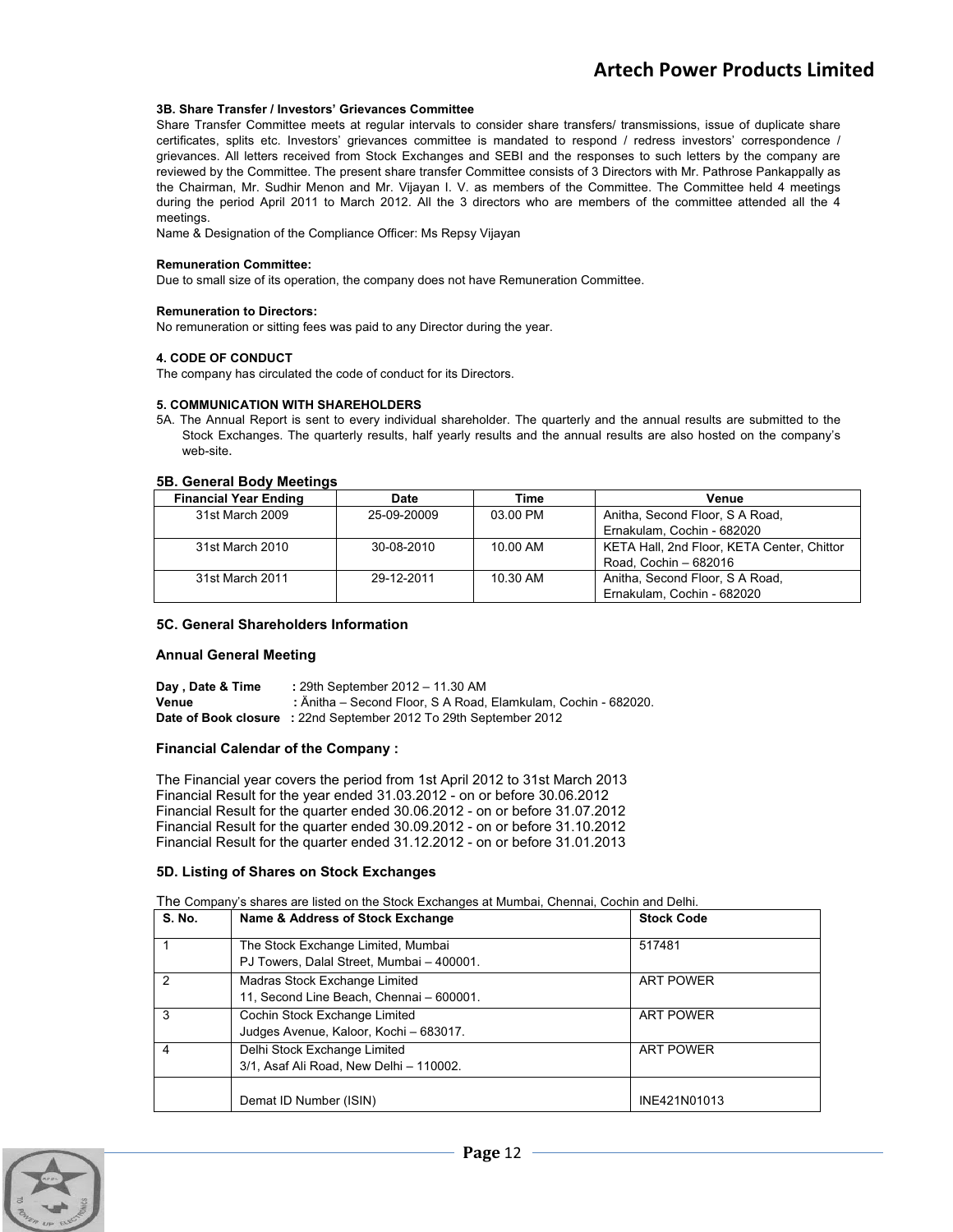#### **5E. Registrars and Share transfer Agents**

The Company has appointed M/s Purva Sharergistry India Pvt Ltd as its Registrar and Share Transfer Agent. Its address is as below:

9, Shiv Shakti Ind Estate, J R Boricha Marg, Opp Kasturba Hospital Lane, Lower Parel (East), Mumbai – 400011. Maharashtra

#### **5F. Stock Market Data**

#### **i. The Stock Exchange Limited, Mumbai**

BSE had suspended trading in company's shares since 26<sup>th</sup> December 2001 and it was suspended throughout the fiscal year. The company has made necessary compliances with the Listing Agreement and subsequently, BSE has revoked the suspension w.e.f. July 9, 2012 on payment of outstanding listing fees and penalty.

#### **ii. Madras Stock Exchange:**

No transaction took place at Madras stock exchange during the year 2011-12.

#### **iii. Cochin Stock Exchange:**

No transaction took place at Cochin stock exchange during the year 2011-12.

#### **iv. Delhi Stock Exchange:**

No transaction took place at Delhi stock exchange during the year 2011-12.

#### **5G. Share Transfer System**

Power to consider and approve share transfers, transmissions, transpositions, splits, consolidation etc. have been delegated to the share transfer committee.

#### **5H. Dematerialization of shares as on 31-03-2012**

Nil shares were in dematerialized form in NSDL / CDSL as on 31-03-2012.

#### **5I. Shareholding Pattern**

| <b>S. No.</b> | <b>Description</b>                                    | <b>Number of Shares</b> | % of Total |
|---------------|-------------------------------------------------------|-------------------------|------------|
|               | <b>Promoters</b>                                      | 1200200                 | 31.80      |
| 2             | Financial<br>Institutions.<br>Mutual<br>Funds. Banks. | 2.300                   | 0.06       |
|               | Insurance Companies, State & Central Govt. etc.       |                         |            |
| 3             | Foreign Institutional Investors                       | 0                       | 0.00       |
| 4             | NRI / OCBs                                            | 115,000                 | 3.05       |
| 5             | <b>Bodies Corporates</b>                              | 47.400                  | 1.26       |
| 6             | Indian Public                                         | 2,409,400               | 63.83      |
|               | Others - Clearing Members                             | 0                       | 0.00       |
|               | Total                                                 | 37,74,300               | 100.00     |

#### **5J. Distribution of Shareholding as On 31-03-2012**

| No. of Shares   | No. of Shareholders | %     | <b>Number of Shares Held</b> | %     |
|-----------------|---------------------|-------|------------------------------|-------|
| Upto 5000       | 10393               | 94.26 | 14421100                     | 38.21 |
| 5001 to 10000   | 353                 | 3.20  | 3038000                      | 8.05  |
| 10001 to 20000  | 149                 | 1.35  | 2222000                      | 5.89  |
| 20001 to 30000  | 67                  | 0.61  | 1663000                      | 4.41  |
| 30001 to 40000  | 16                  | 0.15  | 576000                       | 1.53  |
| 40001 to 50000  | 24                  | 0.22  | 1182000                      | 3.13  |
| 50001 to 100000 | 18                  | 0.16  | 1510000                      | 4.00  |
| 100001 & above  | 6                   | 0.05  | 13130900                     | 34.79 |
| Total           | 11026               | 100%  | 37743000                     | 100%  |

#### **CEO / CFO Certification**

A Certificate from the Managing director of the company in terms of clause 49 (v) of the listing agreement was placed before the board meeting held on 30th June 2012 to approve the audited annual accounts for the year ended 31st March 2012. The company has adopted mandatory requirements of clause 49 of the listing agreement and complied with the same.

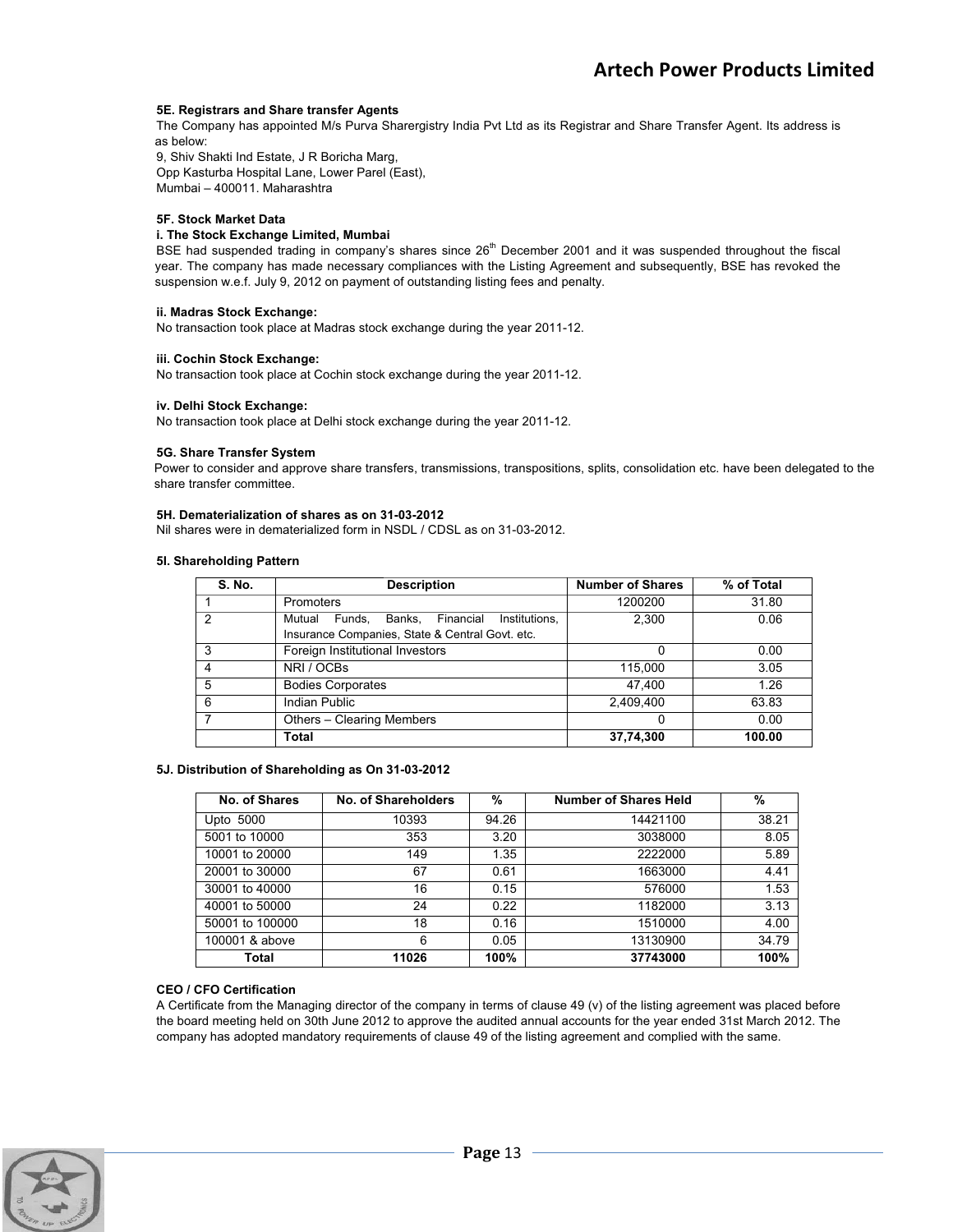#### **Certificate of Compliance with the code of conduct policy**

The Company has adopted a Code of Conduct for Directors and Senior Management. It is the responsibility of all employees and Directors to familiarize themselves with the Code and comply with the same.

The Code includes provisions where the employees of the Company can voice their concerns on violation and potential violation of the Code in a responsible and effective manner.

**Place: Cochin Date: 21-08-2012**  **Repsy Vijayan** 

**Sd/-** 

**Managing Director** 

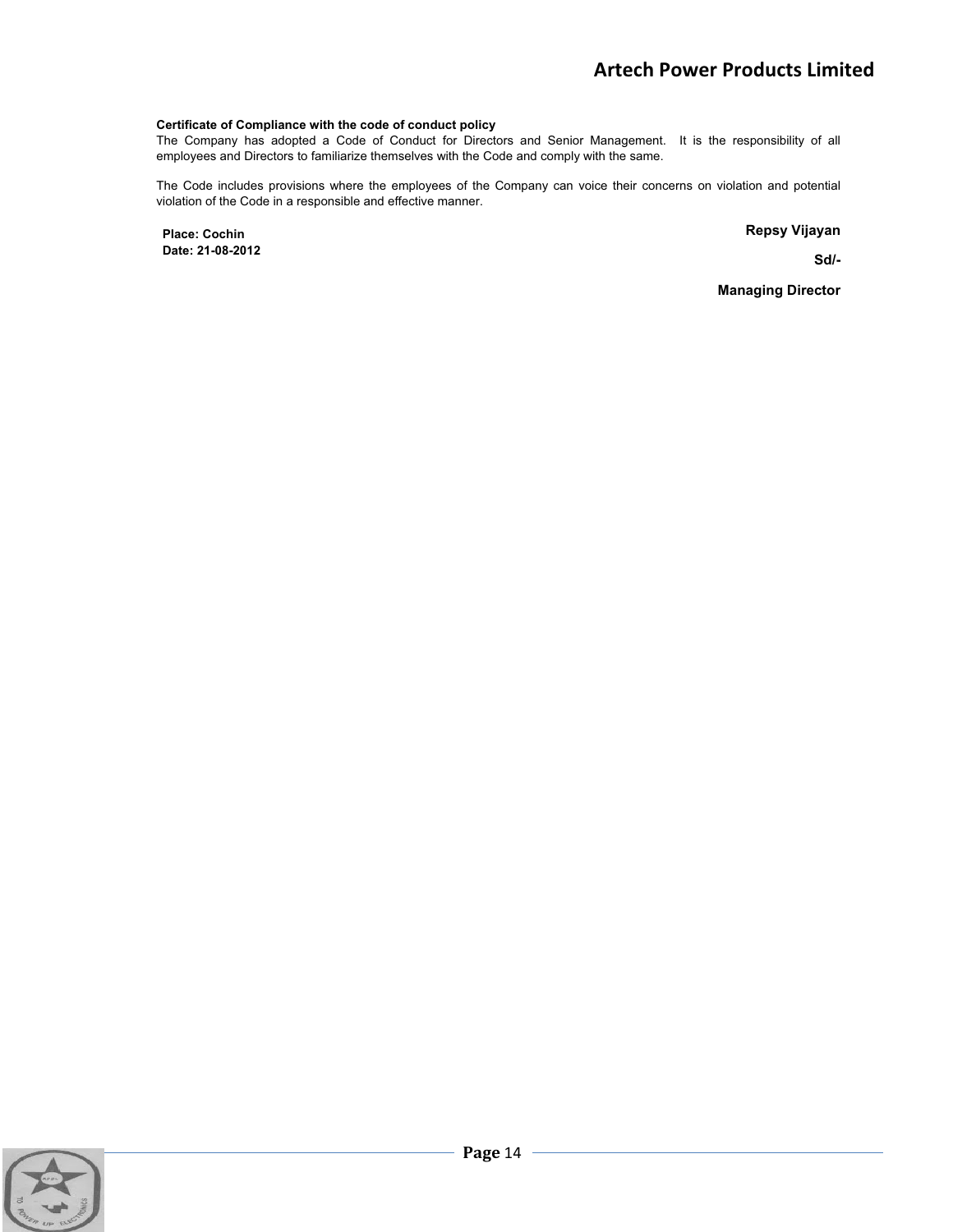## **CEO / CFO Certification**

- I, Mrs Repsy Vijayan, Managing Director, certify to the Board that:
- a) We have reviewed financial statements and the cash flow statement for the year ended on March 31, 2012 and that to the best of their knowledge and belief:
	- i. These statement do not contain any materially untrue statement or omit any material fact or contain statements that might be misleading;
	- ii. These statements together present a true and fair view of the company's affairs and comply with existing accounting standards, applicable laws and regulations.
- b) There are, to the best of our knowledge and belief, no transactions entered into by the company during the year that are fraudulent, illegal or violative of the company's code of conduct.
- c) We accept responsibility for establishing and maintaining internal controls and that we have evaluated the effectiveness of the internal control systems of the company and we have disclosed to the auditors and the Audit Committee, deficiencies in the design or operation of internal controls, if any, of which we are aware and the steps they have taken or propose to take to rectify these deficiencies.
- d) We have indicated to the auditors and the Audit Committee
	- i. Significant changes in internal control during the year;
		- ii. Significant changes in accounting policies during the year and that the same have been disclosed in the notes to the financial statements and
		- iii. Instances of significant fraud of which they have become aware and the involvement therein, if any, of the management or an employee having a significant role in the company's internal control system.

For Artech Power Products Limited

Sd/-

**Place: Cochin Date: 21-08-2012** 

**Repsy Vijayan Managing Director** 

## **MANAGEMENT DISCUSSION AND ANALYSIS**

#### **1. Outlook:**

The Company is in the process of restructuring its activities and plans to enter into the business of providing strategic and operational consultancy to various enterprises engaged in electronics and power sector.

#### **2. Risk and Concerns:**

After selling off the factory premises including plant and machinery in the last year, the company is now in the lookout for avenues like providing strategic and operational consultancy to various enterprises engaged in electronics and power sector, while the company's prior experience in power sector will be an advantage, other new ventures can pose their own problems.

#### **3. Cautionary Statement:**

Statements made in the Management Discussion and Analysis Report describing the company's objectives, projections, estimates, expectations may be forward-looking statements within the meaning of applicable laws and regulations, based on beliefs of your Company's management. Such statements reflect the company's current views with respect to the future events are subject to risks and uncertainties.

Many factors could cause the actual result to be materially different from those projected in this report, including among others, changes in the general economic and business conditions affecting demand / supply and price conditions in the segment in which the company operates, changes in business strategy, changes in interest rates, inflation, deflation, foreign exchange rates, changes in competition in our industry, changes in the Government regulations, Tax laws and other statutes & other incidental factors. We undertake no obligation to publicly update any forward looking statements, whether as a result of new information, future events or otherwise.

> For and on behalf of the Board Sd/- **Vijayan I.V. Chairman**

**Place: Cochin Date: 21-08-2012** 

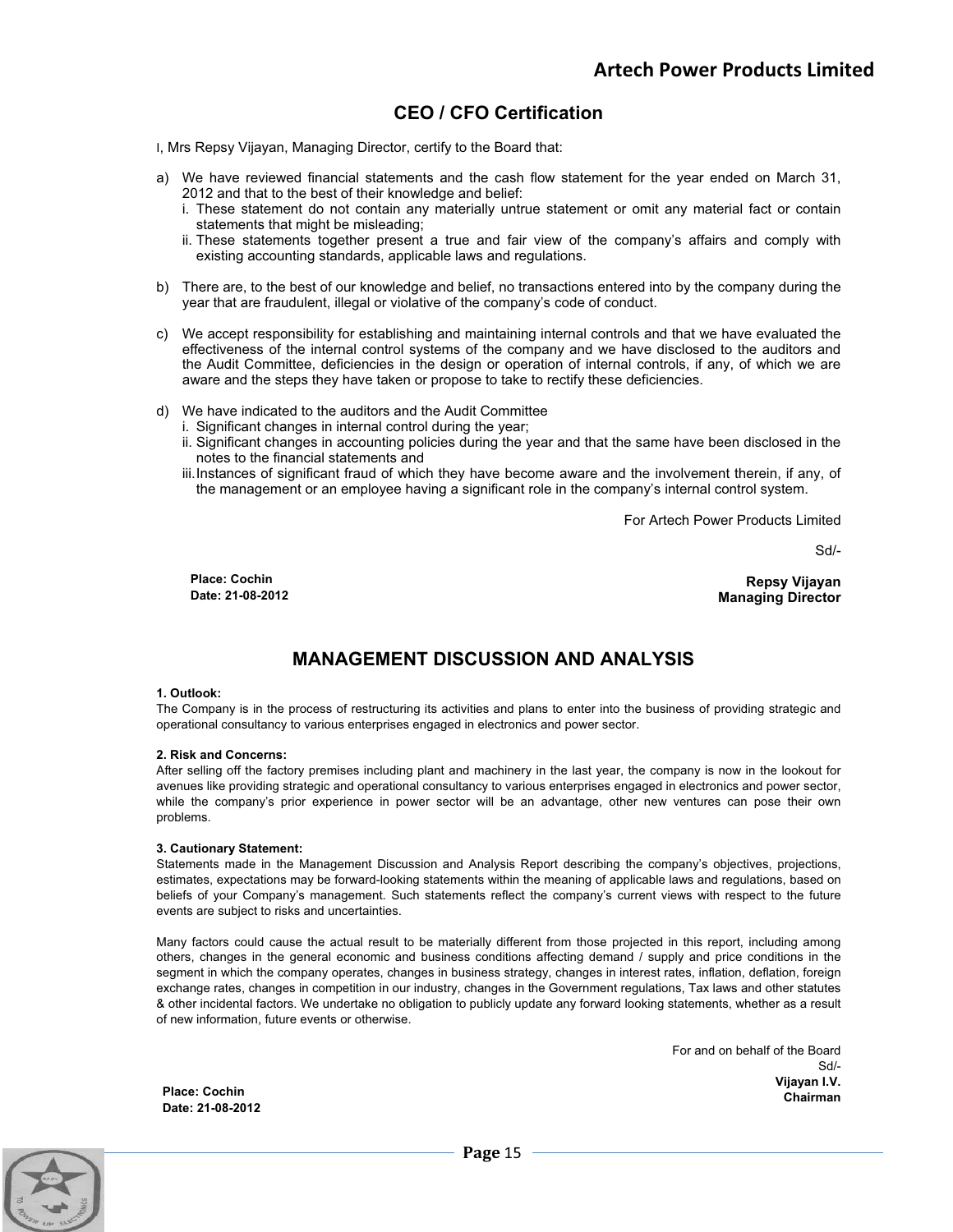## **CORPORATE GOVERNANCE COMPLIANCE CERTIFICATE**

To

The Members Artech Power Products Limited

We have examined the compliance of conditions of Corporate Governance by ARTECH POWER PRODUCTS LIMITED for the year ended  $31<sup>st</sup>$  March 2012, as stipulated in Clause 49 of the listing agreement of the said Company with stock exchanges, with the relevant records and documents maintained by the Company and furnished to us.

The compliance of conditions of Corporate Governance is the responsibility of the management. Our examination has been limited to a review of procedures and implementation thereof adopted by the Company for ensuring compliance with the conditions of Corporate Governance as stipulated in the said clause. It is neither an audit nor an expression of opinion on the financial statements of the Company.

In our opinion and to the best of our information and according to the explanation given to us and the representations made by the Directors and the management, we certify that the Company has complied with the conditions of Corporate Governance as stipulated in the above mentioned Listing Agreement except for the following:

*The Company has not published the financial statements of all the quarters within the stipulated 48 hours.*

*Company Secretary was not appointed as Secretary to the Audit Committee. Further, accounting or related financial expertise of one of the members, as envisaged in the Listing Agreement, is restricted to a Masters in Business Administration, with a specialization in Finance.* 

*The Company has adopted Code of Conduct for the Board of Directors. However, it did not have any Code of Conduct for its employees since there were no employees on the rolls during the year.* 

*Since the Company did not have any operations during the year, it did not have Risk Management Framework.*

*Quarterly results and presentation made to analysts have not been put on the website of the Company as the website is under construction.* 

*Share Transfer committee has met only 4 times during the year.*

We further state that such compliance is neither an assurance as to the future viability of the Company nor the efficiency or effectiveness with which the management has conducted the affairs of the Company.

For SVJS & Associates Company Secretaries Sd/- CS.Sivakumar P. Managing Partner CP No.2210

Kochi

21.08.2012

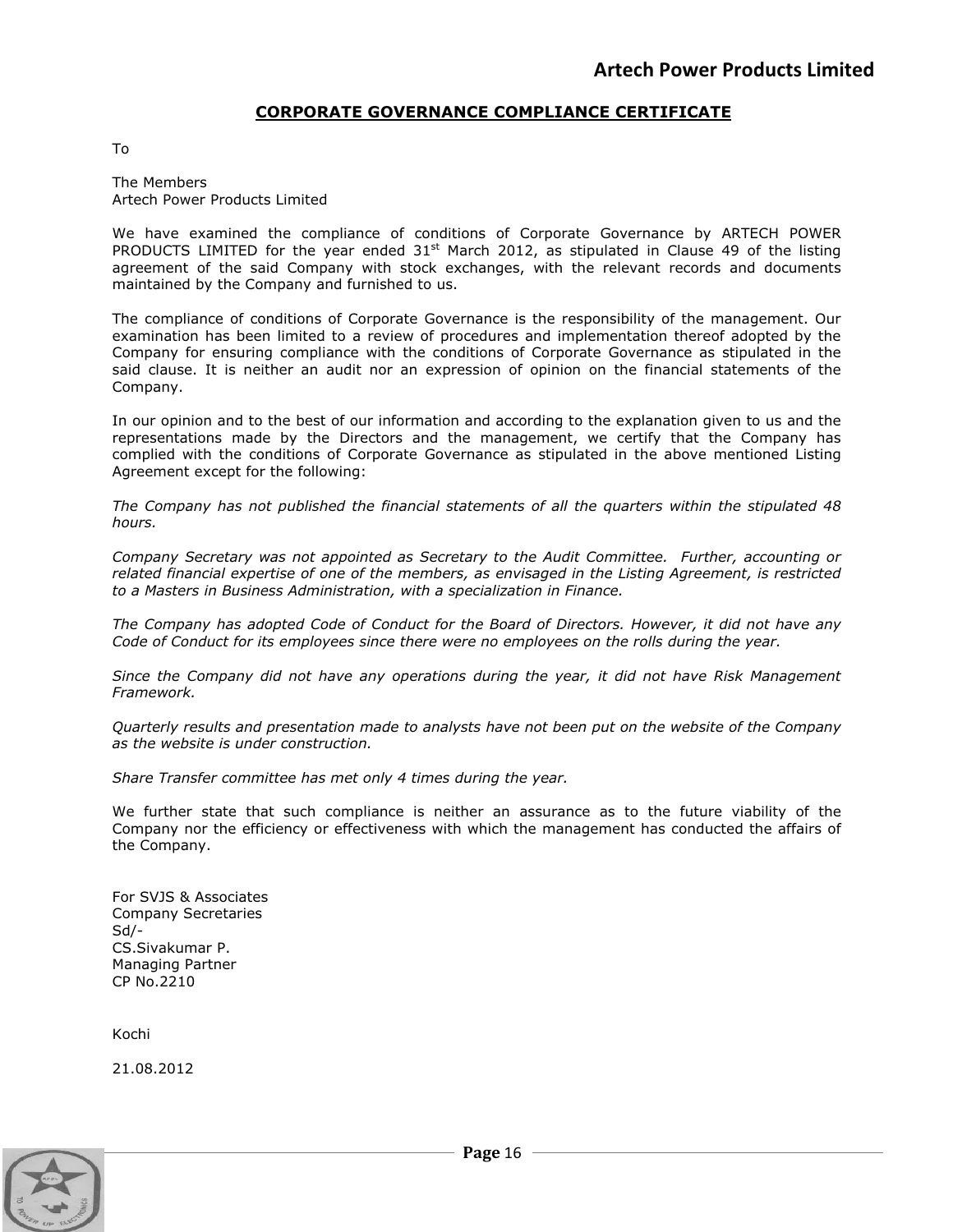## **SVJS & Associates**

Company Secretaries 39/3525, Kausthubham, Manikkath Road, Ravipuram, Kochi, Kerala - 682016 Phone : 0484 2356449 E-mail: svjsassociates@gmail.com

## **SECRETARIAL COMPLIANCE CERTIFICATE**

| Corporate Identity Number | L31104KL1989PLC005478              |
|---------------------------|------------------------------------|
| Nominal Capital           | Rs. 50,000,000 (Rupees five Crore) |

To THE MEMBERS M/S. Artech Power Products Limited Anitha, Second Floor S A Road, Elamkulam Cochin - 682020

We have examined the registers, records, books and papers of M/s ARTECH POWER PRODUCTS LIMITED (the Company) as required to be maintained under the Companies Act, 1956, (the Act) and the Rules made there under and also the provisions contained in the Memorandum and Articles of Association of the Company for the financial year ended on 31.03.2012. In our opinion and to the best of our information and according to the examinations carried out by us and explanations furnished to us by the Company, its officers and agents, we certify that in respect of the aforesaid period:

- 1. The Company has kept and maintained all registers as stated in Annexure `**A**' to this certificate, as per the provisions of Companies Act and the Rules made there under and all entries therein have been duly recorded.
- 2. The Company has filed the forms and returns as stated in Annexure `**B**' to this certificate, with the Registrar of Companies under the Act and the Rules made there under.
- 3. The Company, being a Public Limited Company, comments in respect of Section 3 (1) (iii) of the Act are not required.
- 4. The Board of Directors has duly met 7 (seven) times on 30.04.2011, 28.06.2011, 07.09.2011, 21.11.2011, 12.01.2012, 18.01.2012 and 06.02.2012 in respect of which meetings proper notices were given and the proceedings were properly recorded and signed, in the Minutes Book maintained for the purpose.
- 5. The Company has closed its Register of Members during the financial year from 22.12.2011 to 29.12.2011 and necessary compliance of Section 154 of the Act has been made.
- 6. The Annual General Meeting for the financial year ended on  $31^{st}$  March 2011 was held, after obtaining an approval from the Registrar of Companies for an extension upto  $31.12.2011$ , on  $29<sup>th</sup>$ December, 2011, after giving due notice to the members of the Company and others concerned and the resolutions passed thereat were duly recorded in Minutes Book maintained for the purpose.
- 7. No Extra Ordinary General Meeting was held during the period.
- 8. The Company has not advanced any loans to its directors or persons or firms or companies referred to under Section 295 of the Act.
- 9. The Company has not entered into contracts falling within the purview of Section 297 of the Act.
- 10. The Company was not required to make any entries in the Register of Contracts maintained under Section 301 of the Act.

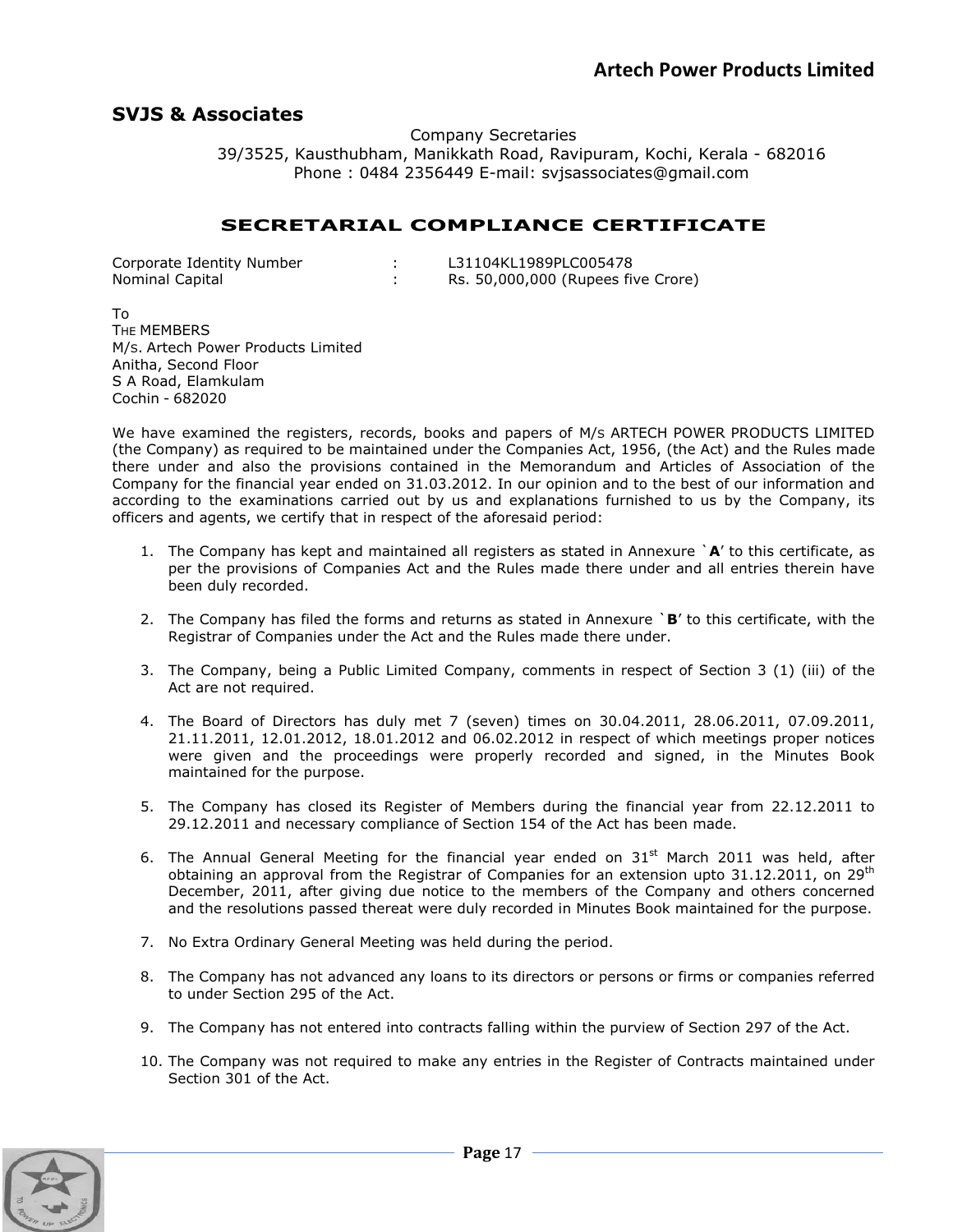- 11. As there were no instances falling within the purview of Section 314 of the Act, the Company has not obtained any approvals from the Board of Directors, Members or Central Government, as the case may be.
- 12. The Company has not issued any duplicate share certificates during the financial year.

13.

- (i) The Company has delivered all certificates on lodgment there of for transfer in accordance with the provisions of the Act. There was no allotment / transmission of securities during the financial year.
- (ii) The Company has not deposited any amount in a separate Bank Account as no dividend was declared during the financial year.
- (iii) The Company has not posted warrants to any member of the Company as no dividend was declared during the financial year.
- (iv) The Comments in respect of transfer of Unpaid Dividend are not applicable for the financial year covered under the certificate.
- (v) The Company has duly complied with the requirements of Section 217 of the Act.
- 14. The Board of directors of the Company is duly constituted. There was no appointment of additional directors, alternate directors, and directors to fill casual vacancy during the financial year.
- 15. The Company has not appointed any Managing Director, Whole time Director or Manager during the financial year.
- 16. The Company has not appointed any Sole Selling Agents during the period.
- 17. The Company has not obtained any approvals of the Central Government, Company Law Board, Regional Director, Registrar of Companies and/or such authorities prescribed under the various provisions of the Act.
- 18. The Directors have disclosed that they have no interest in other Firms/Companies, to the Board of Directors pursuant to the provisions of the Act and the Rules made there under.
- 19. The Company has not issued any shares, debentures or other securities during the period.
- 20. The Company has not bought back any shares during the period.
- 21. There was no redemption of Preference Shares or debentures during the period.
- 22. There were no transactions necessitating the Company to keep in abeyance the rights to dividend, rights shares and bonus shares pending registration of transfer of shares.
- 23. The Company has not invited or accepted any deposits from the public within the meaning of Section 58A and Rules framed there under during the financial year.
- 24. The amount borrowed by the Company during the financial year are within the borrowing limits of the Company.
- 25. The Company has not made any loans or advances or given guarantees or provided securities to other bodies corporate and consequently no entries have been made in the register kept for the purpose.
- 26. The Company has not altered the provisions of the Memorandum of Association with respect to situation of the Company's registered office from one state to another during the period under scrutiny.

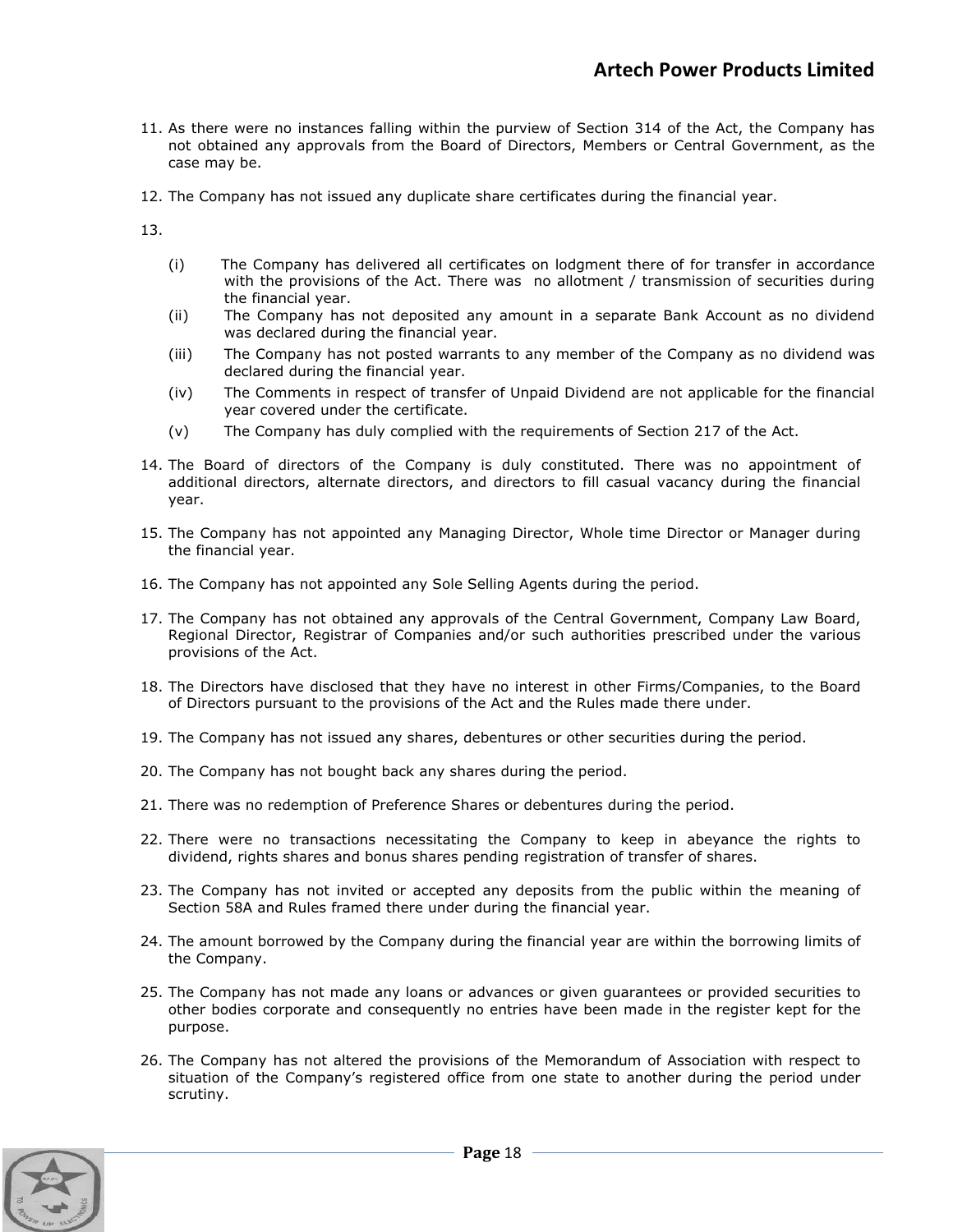- 27. The Company has not altered the provisions of the Memorandum of Association with respect to the objects of the Company during the period under scrutiny.
- 28. The Company has not altered the provisions of the Memorandum of Association with respect to name of the Company during the period under scrutiny.
- 29. The Company has not altered the provisions of the Memorandum of Association with respect to share capital of the Company during the period under scrutiny.
- 30. The Company has not altered its Articles of Association during the period.
- 31. There were no prosecutions initiated against or show cause notices received by the Company and no fines or penalties or any other punishment was imposed on the Company during the financial year for offences under the Act.
- 32. The Company has not received any money as security from its employees during the period.
- 33. The Company has not constituted a Separate Provident Fund Trust for its employees or class of employees as contemplated under Section 418 of the Act

 For SVJS & Associates Company Secretaries

Sd/-

P. Shivkumar Managing Partner CP No. 2210

**Kochi 21.08.2012** 

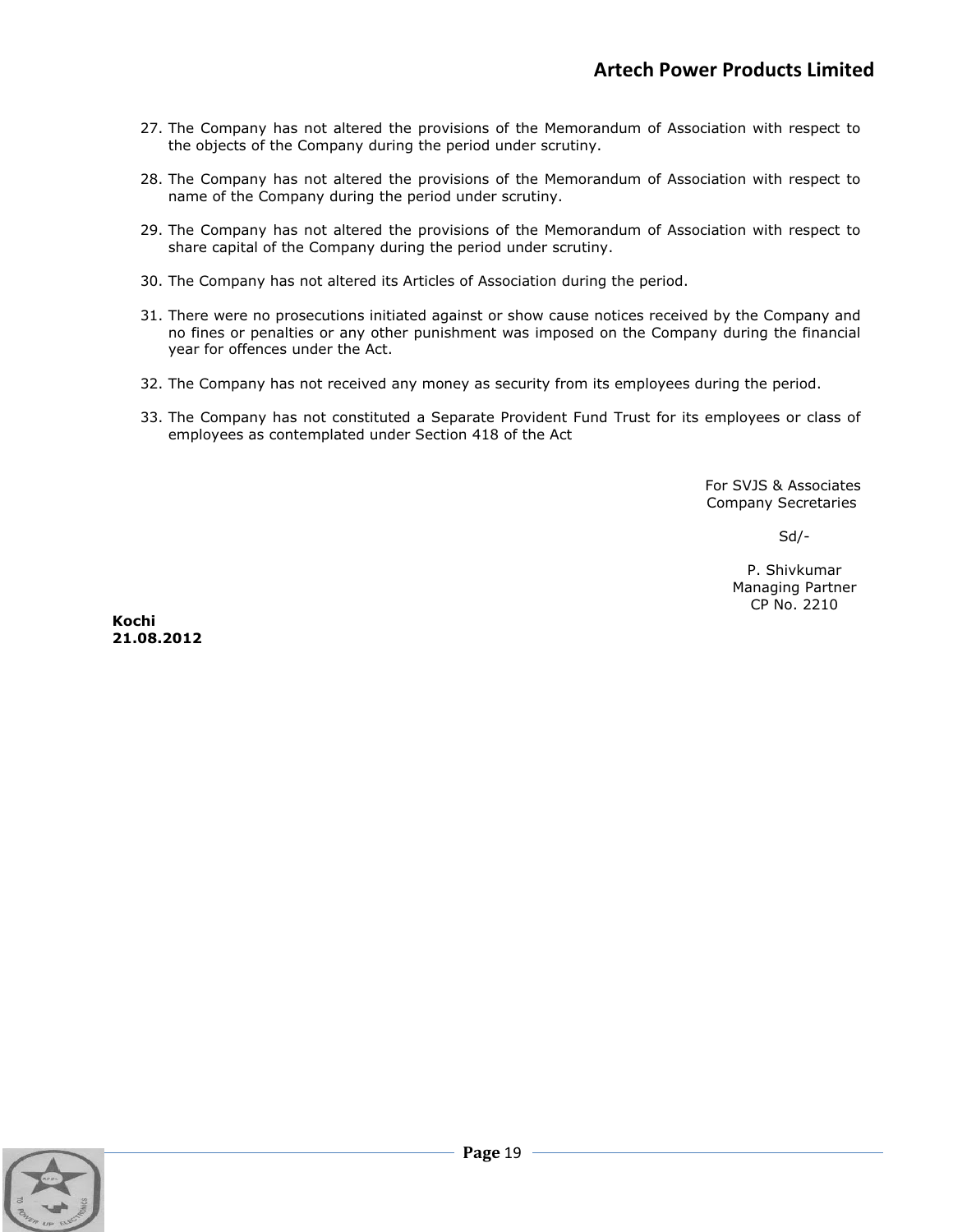## **M/S ARTECH POWER PRODUCTS LIMITED**

**CIN :** L31104KL1989PLC005478

Secretarial Compliance Certificate for the year ended 31.03.2012

### **Annexure A**

### **Registers as maintained by the Company:**

### **Statutory Registers:**

- 1 Register of Members u/s 150<br>2 Registers and Returns u/s 16
- 2 Registers and Returns u/s 163<br>3. Books of Account u/s 209
- 3. Books of Account u/s 209<br>4. Register of Directors, Man
- Register of Directors, Managing Director, Manager and Secretary u/s 303
- 5. Register of Directors' Shareholdings u/s 307
- 6. Minutes Book of Meetings
- 7 Register of Charges 143
- 8. Register of Contracts U/s 301

Other Registers:

- 9. Register of Fixed Assets
- 10. Register of Transfers
- 11. Director's attendance Register

For SVJS & Associates Company Secretaries

Sd/-

P. Shivkumar Managing Partner CP No. 2210

**Kochi 21.08.2012** 

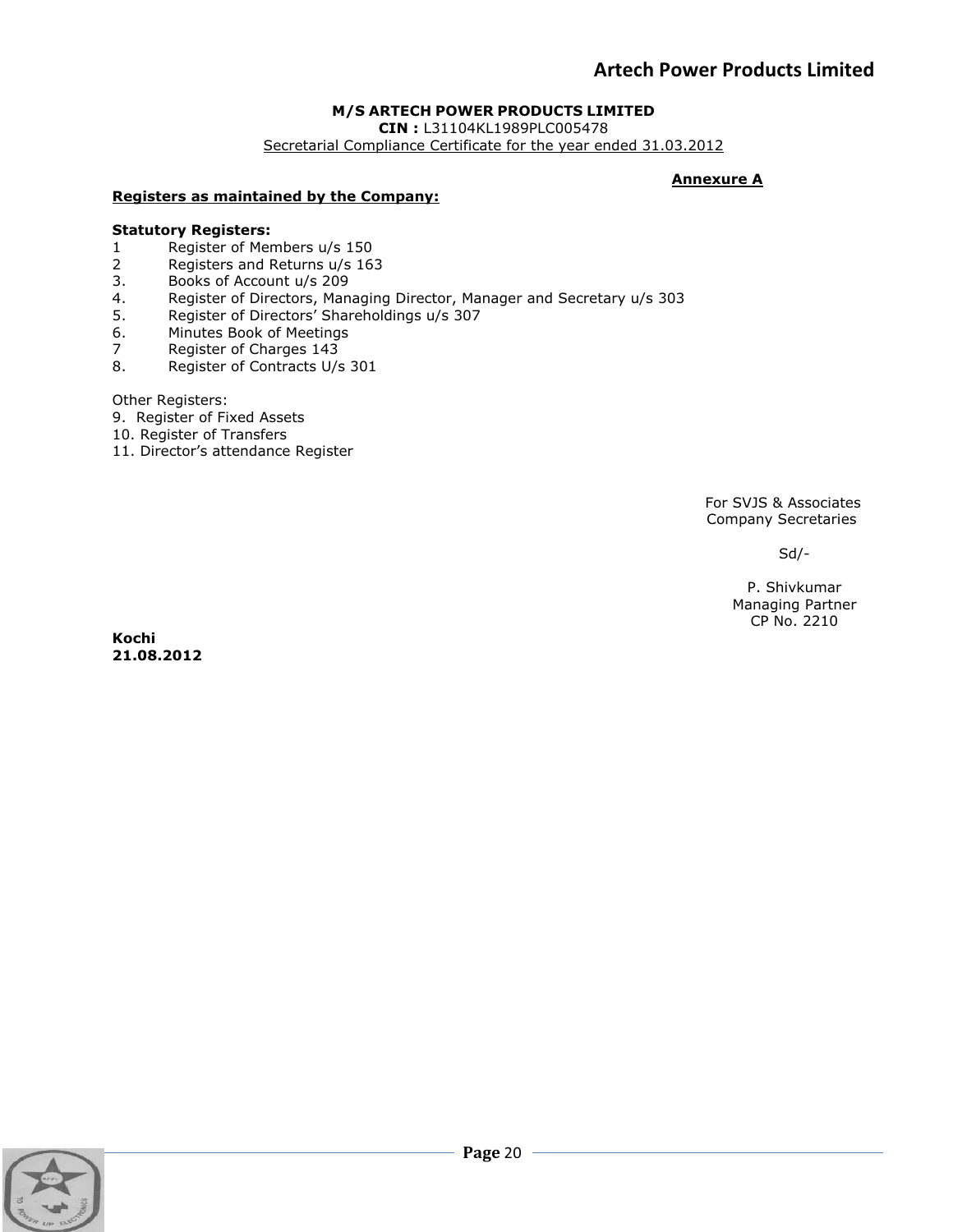#### **M/S ARTECH POWER PRODUCTS LIMITED CIN :** L31104KL1989PLC005478

### **Secretarial Compliance Certificate for the year ended 31.03.2012**

#### *Annexure B*

Forms and returns as filed by the Company with the Registrar of Companies, Regional Director, Central Government and other authorities during the financial year ended on **31st March, 2012:** 

#### **. With Registrar of Companies**

| SI.<br>No.     | Form No./<br><b>Return</b> | <b>Filed under</b><br><b>Section</b> | For                                                                                                  | <b>Date of Filing</b> | Whether<br>filed<br>within<br>the<br>prescrib<br>ed time<br>Yes/No | If delay in<br>filing whether<br>requisite<br>additional fee<br>paid<br>Yes/No |
|----------------|----------------------------|--------------------------------------|------------------------------------------------------------------------------------------------------|-----------------------|--------------------------------------------------------------------|--------------------------------------------------------------------------------|
| 1              | Form 20B                   | 159                                  | Annual Return made<br>upto 29.12.2011                                                                | 27.01.2012            | Yes                                                                | NA.                                                                            |
| $\overline{2}$ | Form 23AC/<br>23ACA        | 220                                  | Balance Sheet as on<br>31.03.2011 and Profit<br>and Loss Account for<br>the year ended<br>31.03.2011 | 14.02.2012            | No                                                                 | Yes                                                                            |
| 3              | Form 66                    | 383A                                 | Secretarial Compliance<br>Certificate for the<br>financial year ended<br>31.03.2011                  | 25.01.2012            | Yes                                                                | N.A.                                                                           |
| $\overline{4}$ | Form 61                    | 166(1)                               | Extension of period of<br>Annual General<br>Meeting by three<br>months under Section<br>166(1)       | 07.09.2011            | <b>Yes</b>                                                         | N.A.                                                                           |

**. With Regional Director- Nil** 

**. Central Government and other authorities-Nil** 

For SVJS & Associates Company Secretaries

Sd/-

P. Shivkumar Managing Partner CP No. 2210

**Kochi 21.08.2012** 

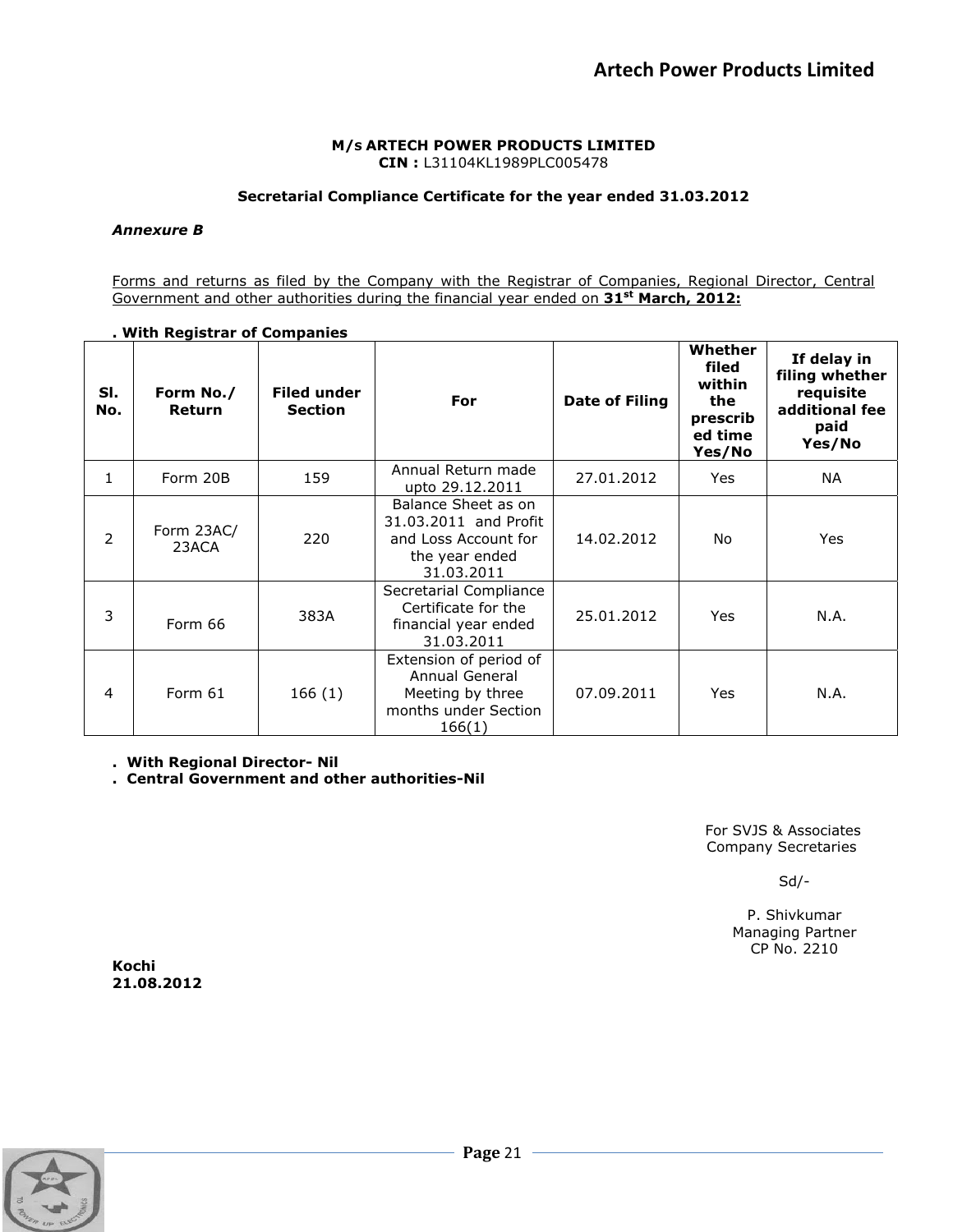## **AUDITORS' REPORT**

To

**Members** Artech Power Products Limited Anitha', 2nd Floor S A Road, Elamkulam Cochin - 682020

We have audited the attached Balance Sheet of M/s.Artech Power Products Limited ("The company") as at 31st March, 2012 , Profit & Loss Account and the Cash Flow statement of the company for the year ended that date annexed thereto. These financial statements are the responsibility of the Company's management. Our responsibility is to express an opinion on these financial statements based on our audit.

We have conducted our audit in accordance with auditing standards generally accepted in India. These standards require that we plan and perform the audit to obtain reasonable assurance about whether the financial statements are free from material misstatement. An audit includes examining, on a test basis, evidence supporting the amounts and disclosures in the financial statements and also includes assessing the accounting principles used and significant estimates made by management, as well as evaluating the overall presentation of financial statements. We believe that our audit provides a reasonable basis for our opinion.

As required by the Statement on the Companies (Auditor's Report) Order 2003, as amended by the Companies (Auditors Report) (Amendment) Order, 2004 (together the "Order"), issued by the Central Government of India in terms of sub-section (4A) of section 227 of the Companies Act, 1956, and on the basis of such checks of the books and records of the Company as we considered appropriate and according to the information and explanations given to us, we give in the Annexure a statement on the matters specified in paragraphs 4 and 5 of the Order.

Further we report that:-

- <sup>i.</sup> We have obtained all the information and explanations, which to the best of our knowledge and belief were necessary for the purpose of the audit.
- ii. In our opinion, proper books of accounts as required by law have been kept by the company so far as appears from our examination of those books.
- iii. The Balance Sheet, Profit & Loss Account and Cash Flow Statement dealt with by this report are in agreement with the books of accounts.
- iv. In our opinion, The Balance Sheet, Profit & Loss Account and Cash Flow Statement dealt with by this report comply with the Accounting Standards referred to in sub-section (3C) of section 211 of the Companies Act, 1956.

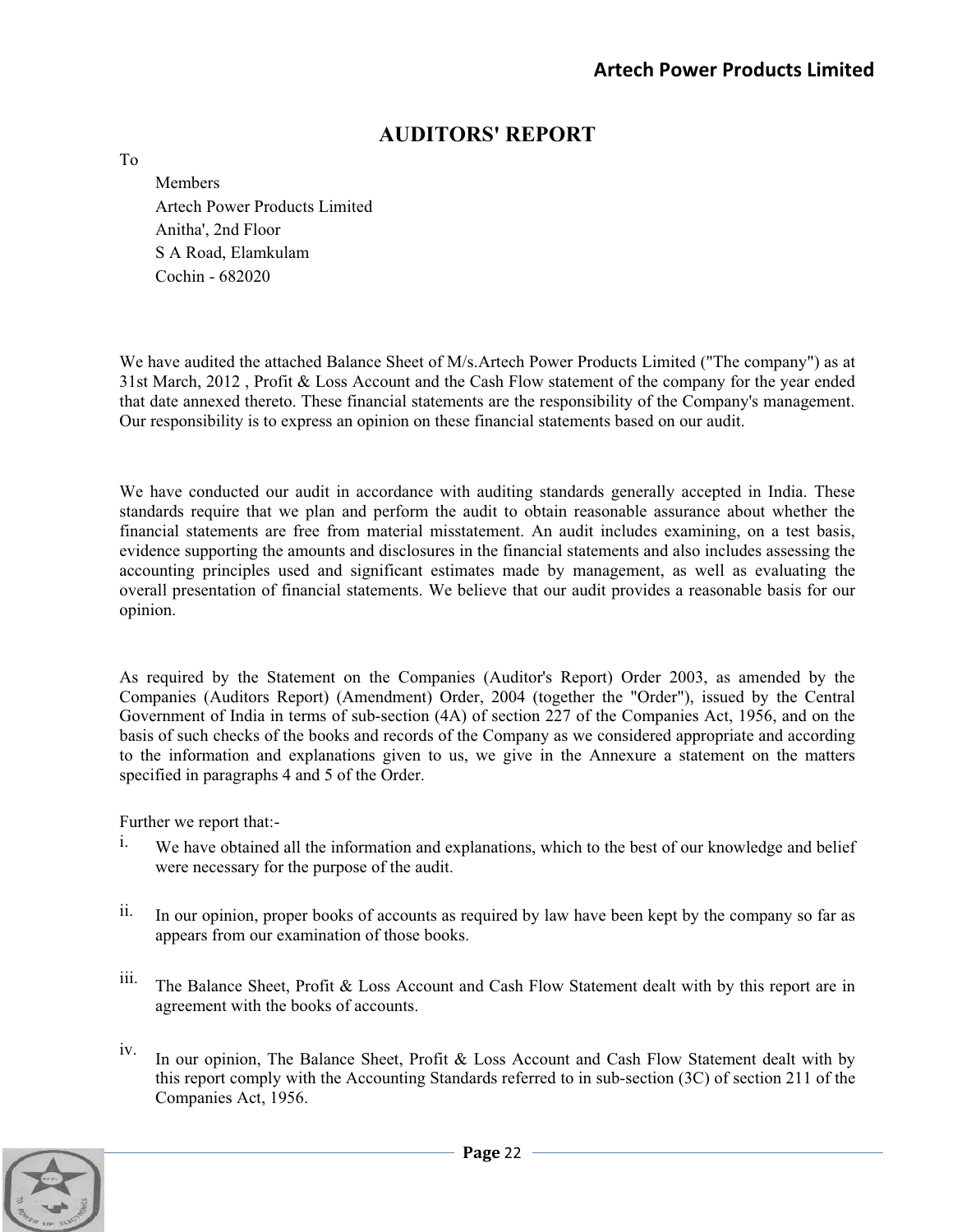v.

On the basis of written representation received from directors and taken on record by the Board of Directors, we report that none of the Directors is disqualified as on 31st March, 2012 from being appointed as a director in terms of clause (g) of sub-section (1) of section 274 of the Companies Act, 1956.

vi.

In our opinion and to the best of our information, and according to the explanation given to us, the said accounts give the information required by the Companies Act, 1956, in the manner so required and give a true and fair view in conformity with the accounting principles generally accepted in India: a)

in the case of the Balance Sheet, of the state of affairs of the company as at 31st March, 2012;

- b) in the case of the Profit & Loss Account, of the Loss for the year ended on that date; and
- c) in the case of the Cash Flow Statement, of the cash flows for the year ended on that date.

For G Joseph & Associates *Chartered Accountants* 

*(Firm Reg. No. 006310S)* 

Sd/-

Place Cochin Partner Date 21/08/2012 Membership No.211364

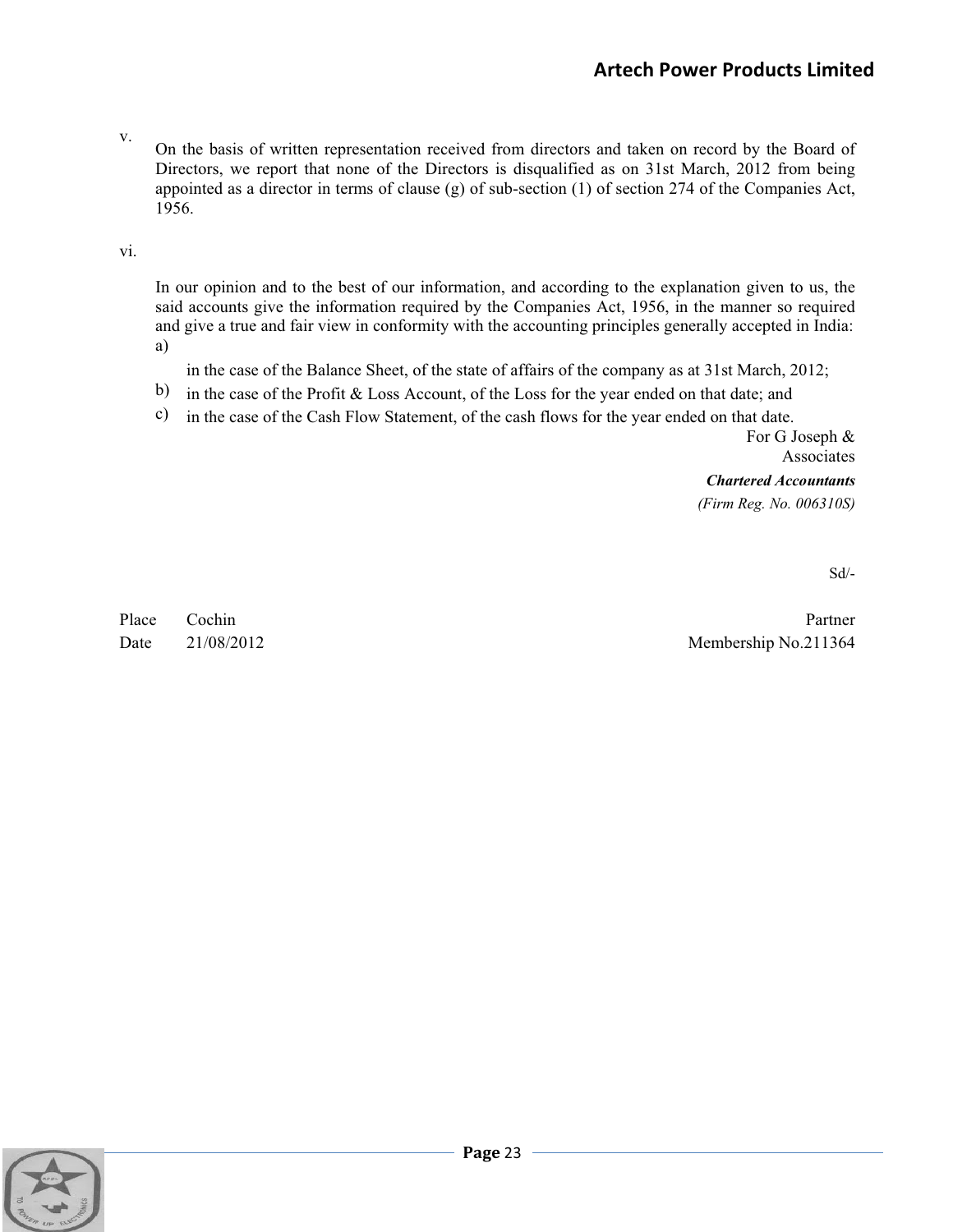## ANNEXURE TO THE AUDITORS REPORT

Statement referred to in our report of even date to the members of Artech Power Products Limited on the accounts for the year ended 31st March, 2012.

- (i) The company does not have fixed assets. Therefore, the provisions of clause (i)(a) to (i)(c) of paragraph 4 of the said Order are not applicable to the company.
- (ii) The company does not have any inventories. Therefore, the provisions of clauses (ii)(a) to (ii)(c) of paragraph 4 of the said Order are not applicable to the company.
- (iii) The company has not granted any loans, secured or unsecured to companies, firms, or other parties, covered in the register maintained under section 301 of the Act. Clauses (iii)(b) to (iii)(d) of paragraph 4 of the said Order are not applicable to the company.
	- e) The company has taken unsecured loans from 3 parties. At the year end, the outstanding balance of such loans taken aggregated to Rs.1630,521 and the maximum amount involved during the year was Rs.1630,521 .
	- f) The rate of interest and other terms and conditions of such loans are, in our opinion, prima facie not prejudicial to the interest of the company.
	- g) The terms of repayment for the above loans have not been stipulated, but the same are stated to be reapayable on demand. Since the company is stated to have received no demand for repayment of the above loans, there has been no default on the part of the company.
- (iv) In our opinion and according to the information and explanations given to us, there are adequate internal control systems commensurate with the size of the company and nature of its business for the purchase of inventory and fixed assets and for sale of goods and services. During the course of our audit, no major weaknesses have been noticed in the internal controls.
- (v) In our opinion and according to the information and explanations given to us, there are no contracts and arrangements referred to in section 301 of the Companies Act, 1956 during the year that need to be entered in the register maintained under that section. Accordingly, Clause (v) (b) of the paragraph 4 of the Order is not aplicable to the company for the current year.
- (vi) The company has not accepted any deposit from public within the meaning of section 58A and 58AA or any other relevant provisions of the Act and the Companies (Acceptance of Deposits) Rules, 1975 framed thereunder. The appeal filed by the Registrar of Companies, Kerala against the company with the Hon'ble Kerala High Court, as specified in point no.4 of Notes to Accounts forming part of Schedule 11 to financials statements, is yet to be disposed off.
- (vii) In our opinion, the company's internal audit system is commensurate with its size and its nature of activities.
- (viii) The provisions regarding maintenance of cost records under section 209(1)(d) of the Companies Act, 1956 are not applicable to the company.

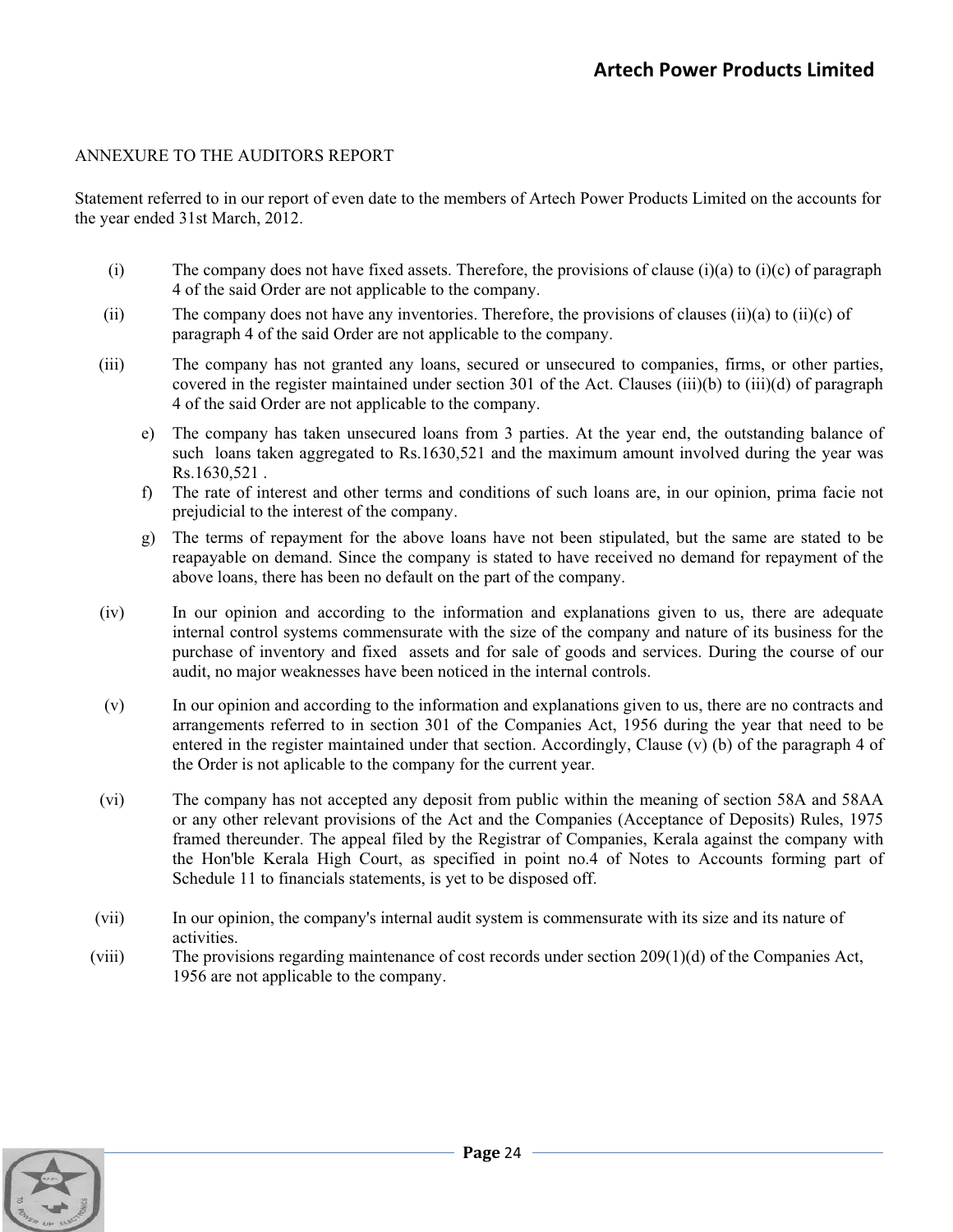- (ix) a) According to the information and explanations provided to us, the company is generally regular in depositing with appropriate authorities undisputed statutory dues including provident fund, investor education and protection fund, employees' state insurance, income tax wealth tax, service tax, customs duty, excise duty, cess and other material statutory dues, applicable to it. As explained to us, no undisputed amounts payable were in arrears, as on 31st March, 2012 for a period of more than six months from the date they became payable.
	- b) There is no amount payable in respect of the aforesaid statutory dues that have not been deposited on account of any disputes.
- (x) The accumulated losses of the company at the end of the financial year is more than fifty percent of the net worth and the company has incurred cash losses during the current financial year; however the company has not incurred cash losses in the immediately preceeding financial year.
- (xi) As per the information and explanations given to us, the company has not availed any loans from banks or financial institutions or through debentures.
- (xii) The company has not granted any loans and advances on the basis of security by way of pledge of shares, debentures and other securities.
- (xiii) The provisions of any special statute applicable to Chit Fund or Nidhi or Mutual Fund Society are not applicable to the company.
- (xiv) In our opinion and according to the explanations given to us, the company is not a dealer or trader in securities.
- (xv) As explained to us, the company has not given any guarantee for loans taken by others from bank or financial institutions, the terms and conditions whereof, are prejudicial to the interest of the company.
- (xvi) According to the information and explanations given to us, the term loans taken by the company have been applied for the purpose for which they were obtained.
- (xvii) According to the information and explanations given to us and on an overall examination of the balance sheet of the company, we report that no funds raised on short term basis have been used for long term investments.
- (xviii) The company has not made any preferential allotment of shares to parties covered in the register maintained under section 301 of the Companies Act, 1956 during the year
- (xix) In our opinion,the company has not issued any debentures during the year.
- (xx) The company has not raised any money by way of public issue during the year.
- (xxi) According to the information and explanations given to us, during the year, no fraud on or by the company has been noticed or reported.

## **For G Joseph & Associates**  *Chartered Accountants*  Firm Reg. No. 006310S

Sd/-

Place : Cochin Date : 21/08/2012 Partner

Membership No.211364

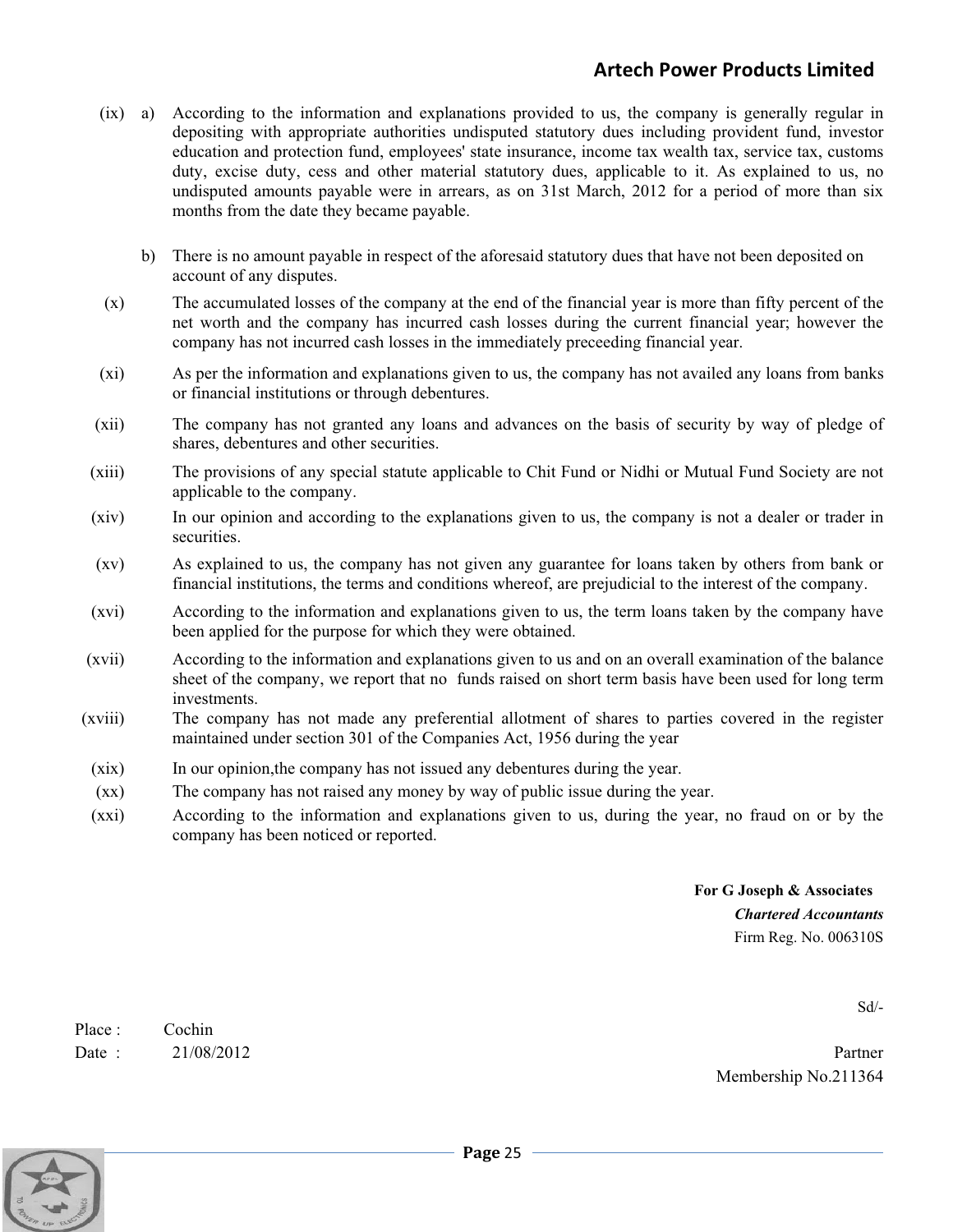## **ARTECH POWER PRODUCTS LIMITED Anitha', 2nd Floor, S A Road, Elamkulam, Cochin – 682020 Balance Sheet as at 31st March, 2012**

|    |              | <b>Particulars</b>                                                          | <b>Note</b>             | As at<br>March 31, 2012   | As at<br>March 31, 2011 |
|----|--------------|-----------------------------------------------------------------------------|-------------------------|---------------------------|-------------------------|
| Ι. |              | <b>EQUITY &amp; LIABILITIES</b>                                             |                         |                           |                         |
|    | 1            | <b>Shareholder's Funds</b>                                                  |                         |                           |                         |
|    |              | Share Capital<br>a.                                                         | 2.1                     | 37,743,000.00             | 37,743,000.00           |
|    |              | Reserves and Surplus<br>b.                                                  | 2.2                     | (37, 634, 158.10)         | (36, 654, 031.10)       |
|    | 2            | Share application money pending allotment                                   |                         |                           |                         |
|    | 3            | <b>Non-Current Liabilities</b>                                              |                         |                           |                         |
|    |              | Long Term Borrowings<br>a.                                                  | 2.3                     | 1,630,520.67              | 630,520.67              |
|    |              | Deferred Tax Liabilities (Net)<br>b.<br>Other Long Term Liabilities         |                         |                           |                         |
|    |              | c.<br>Long Term Provisions<br>d.                                            |                         |                           |                         |
|    | 4            | <b>Current Liabilities</b>                                                  |                         |                           |                         |
|    |              |                                                                             | 2.4                     |                           |                         |
|    |              | Short Term Borrowings<br>a.<br><b>Trade Payables</b><br>b.                  |                         |                           |                         |
|    |              | Other Current Liabilities<br>c.                                             | 2.5                     | 11,236.00                 | 28,030.00               |
|    |              | <b>Short Term Provisions</b><br>d.                                          |                         |                           |                         |
|    |              | <b>TOTAL</b>                                                                |                         | 1,750,598.57              | 1,747,519.57            |
| П. |              | <b>ASSETS</b>                                                               |                         |                           |                         |
|    | 1            | Non-current assets                                                          |                         |                           |                         |
|    |              | <b>Fixed Assets</b><br>a.                                                   |                         |                           |                         |
|    |              | (i) Tangible Assets                                                         |                         |                           |                         |
|    |              | (ii) Intangible Assets                                                      |                         |                           |                         |
|    |              | (iii) Capital Work-In-Progress                                              |                         |                           |                         |
|    |              | (iv) Intangible Assets Under Development                                    |                         |                           |                         |
|    |              | Non-Current Investments<br>b.<br>Deferred Tax Assets (Net)<br>$\mathbf{c}.$ |                         |                           |                         |
|    |              | d.<br>Long-Term Loans and Advances                                          |                         |                           |                         |
|    |              | Other Non-Current Assets<br>e.                                              |                         |                           |                         |
|    | $\mathbf{2}$ | <b>Current Assets</b>                                                       |                         |                           |                         |
|    |              | <b>Current Investments</b><br>a.                                            |                         |                           |                         |
|    |              | Inventories<br>b.                                                           |                         |                           |                         |
|    |              | <b>Trade Receivables</b><br>c.                                              | 2.6                     |                           | 24,748.57               |
|    |              | d.<br>Cash & Bank Balances<br>Short-Term Loans and Advances<br>e.           | 2.7                     | 27,827.57<br>1,502,867.00 | 1,502,867.00            |
|    |              | f.<br>Other Current Assets                                                  | 2.8                     | 219,904.00                | 219,904.00              |
|    |              | <b>TOTAL</b>                                                                |                         | 1,750,598.57              | 1,747,519.57            |
|    |              | Significant accounting policies and                                         |                         |                           |                         |
|    |              | Notes on accounts                                                           | 1&2                     |                           |                         |
|    |              | As per our report of even date attached                                     |                         |                           |                         |
|    |              | For G Joseph & Associates<br><b>Chartered Accountants</b>                   |                         |                           |                         |
|    |              | (Firm Regn. No. 006310S)                                                    |                         |                           |                         |
|    |              |                                                                             |                         |                           |                         |
|    | $Sd/-$       |                                                                             | $Sd/-$                  |                           | $Sd$ -                  |
|    |              | <b>PARTNER</b><br>M.No.                                                     | <b>MANGING DIRECTOR</b> |                           | <b>DIRECTOR</b>         |
|    |              | Place:<br>Cochin                                                            |                         |                           |                         |
|    |              | 21/08/2012<br>Date:                                                         |                         |                           |                         |

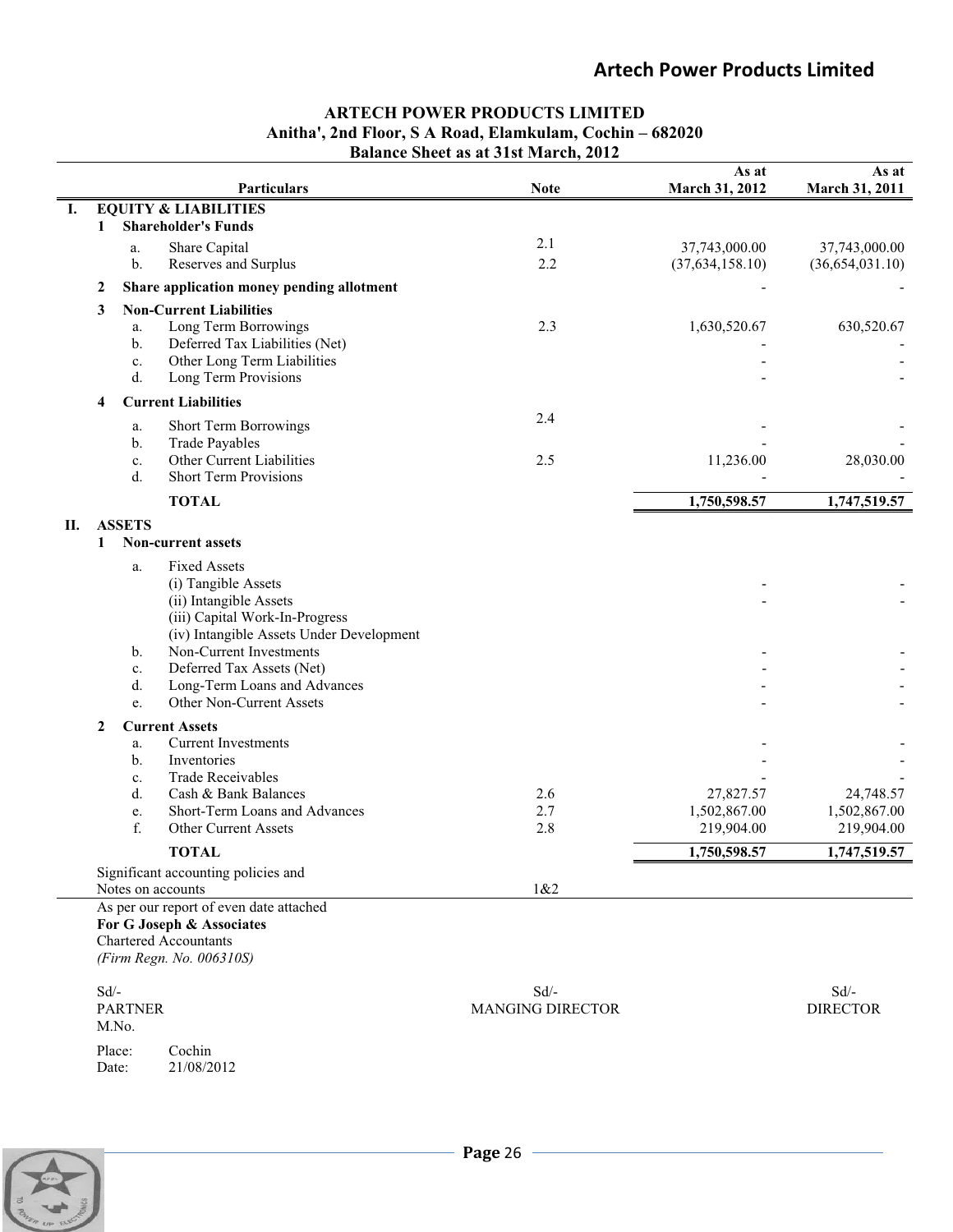|                  | TTUIN and foss statement for the year ended march 31, 2012<br>Particulars | <b>Note</b>                         | For year ended<br>March 31, 2012 | For year ended<br>March 31, 2011 |
|------------------|---------------------------------------------------------------------------|-------------------------------------|----------------------------------|----------------------------------|
| I<br>$\rm II$    | Revenue from operations<br>Other income                                   | 2.9<br>2.10                         | 385,500.00<br>17,000.00          | 888,000.00<br>582,492.00         |
| III              | Total Revenue $(I + II)$                                                  |                                     | 402,500.00                       | 1,470,492.00                     |
| IV               | Expenses                                                                  | 2.11                                |                                  |                                  |
|                  | Employee benefits expense<br>1<br>Finance costs<br>2                      |                                     | 65,245.00                        | 108,000.00                       |
|                  | Depreciation and amortization expense<br>3<br>Other expenses<br>4         |                                     | 1,317,382.00                     | 996,397.10                       |
|                  | Total expenses                                                            |                                     | 1,382,627.00                     | 1,104,397.10                     |
| V                | Profit before exceptional and extraordinary items and tax<br>$(III-IV)$   |                                     | (980, 127.00)                    | 366,094.90                       |
| VI               | Exceptional items & Extraordinary items                                   |                                     |                                  |                                  |
| <b>VII</b>       | Profit before tax (V-VI)                                                  | 2.12                                | (980, 127.00)                    | 366,094.90                       |
| <b>VIII</b>      | Tax expense:<br>Current tax<br>1<br>Deferred tax<br>2                     |                                     |                                  |                                  |
| IX               | Profit (Loss) for the period (VII - VIII)                                 |                                     | (980, 127.00)                    | 366,094.90                       |
| X                | Earnings per equity share:                                                | 2.13                                |                                  |                                  |
|                  | Basic<br>1                                                                |                                     | (0.26)                           | 0.10                             |
|                  | Diluted<br>2                                                              |                                     | (0.26)                           | 0.10                             |
|                  | Number of shares used in computing Earnings per share                     |                                     |                                  |                                  |
|                  | Basic<br>1<br>2<br>Diluted                                                |                                     | 3774300<br>3774300               | 3774300<br>3774300               |
|                  | Significant accounting policies and                                       |                                     |                                  |                                  |
|                  | Notes on accounts                                                         | 1&2                                 |                                  |                                  |
|                  | As per our report of even date attached                                   |                                     |                                  |                                  |
|                  | For G Joseph & Associates                                                 |                                     |                                  |                                  |
|                  | <b>Chartered Accountants</b>                                              |                                     |                                  |                                  |
|                  | (Firm Regn. No. 006310S)                                                  |                                     |                                  |                                  |
| $Sd$ /-<br>M.No. | <b>PARTNER</b>                                                            | $Sd$ /-<br><b>MANAGING DIRECTOR</b> |                                  | $Sd-$ /<br><b>DIRECTOR</b>       |

## **ARTECH POWER PRODUCTS LIMITED Profit and loss statement for the year ended March 31, 2012**

Place: Cochin<br>Date: 21/08/20 21/08/2012

**Page** <sup>27</sup>

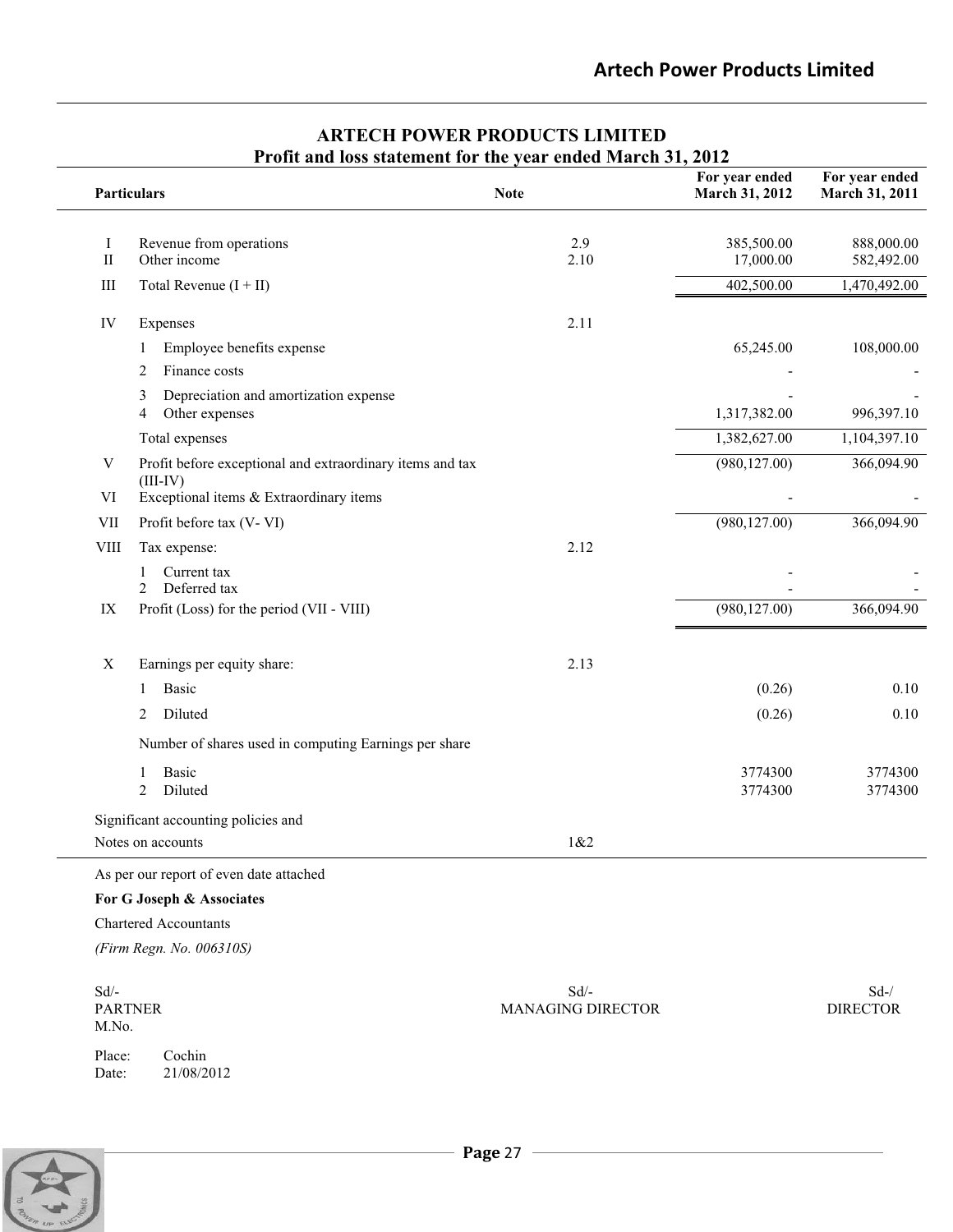## **2 NOTES ON ACCOUNTS**

## **2.1 Share Capital**

|   | Particulars                                                                                            | As at          | As at          |
|---|--------------------------------------------------------------------------------------------------------|----------------|----------------|
|   |                                                                                                        | March 31, 2012 | March 31, 2011 |
|   | <b>Authorised Capital</b>                                                                              |                |                |
|   | $40,00,000$ equity shares of Rs.10/- each (Previous<br>year $40,00,000$ equity shares of Rs.10/- each) | 40,000,000     | 40,000,000     |
|   | 1,00,000 Redeemable Preference shares of Rs. 100/-each                                                 |                |                |
|   | (Previous year 1,00,000 redeemable preference shares of<br>$Rs.100/-$ each)                            | 10,000,000     | 10,000,000     |
|   |                                                                                                        | 50,000,000     | 50,000,000     |
| 2 | Issued, Subscribed and Paid up<br>-Shares at the Beginning of the Accounting Period                    |                |                |
|   | 37,74,300 Equity shares of Rs. 10/- each fully paid up.)                                               | 37,743,000     | 37,743,000     |
|   | -Additions during the year                                                                             |                |                |
|   | -Shares at the End of the Accounting Period                                                            | 37,743,000     | 37,743,000     |
|   | $(37,74,300)$ Equity shares of Rs. 10/- each fully paid up.)                                           |                |                |

## **2.2 Reserves and Surplus**

|    | Particulars                                                                                         | As at<br>March 31, 2012 | As at<br>March 31, 2011 |
|----|-----------------------------------------------------------------------------------------------------|-------------------------|-------------------------|
| a. | <b>Capital Reserves</b> ;<br>At the beginning of the accounting period<br>Additions during the year | 15,362,297              | 15,362,297              |
|    | At the end of the accounting period                                                                 | 15,362,297              | 15,362,297              |
| b  | <b>Surplus</b>                                                                                      |                         |                         |
|    | At the beginning of the accounting period                                                           | (52,016,328)            | (52, 382, 422)          |
|    | Add:Balance in Statement of Profit & Loss                                                           | (980, 127)              | 366,094                 |
|    | Less:                                                                                               |                         |                         |
|    | Appropriations :                                                                                    |                         |                         |
|    | - Dividend                                                                                          |                         |                         |
|    | - Bonus Shares                                                                                      |                         |                         |
|    | - Transfer to Reserves                                                                              |                         |                         |
|    | <b>Add Transfer from Reserves</b>                                                                   |                         |                         |
|    | Balance carried forward                                                                             | 52,996,455)             | (52,016,328)            |
|    | <b>Grand Total</b>                                                                                  | (37, 634, 158)          | (36,654,031)            |

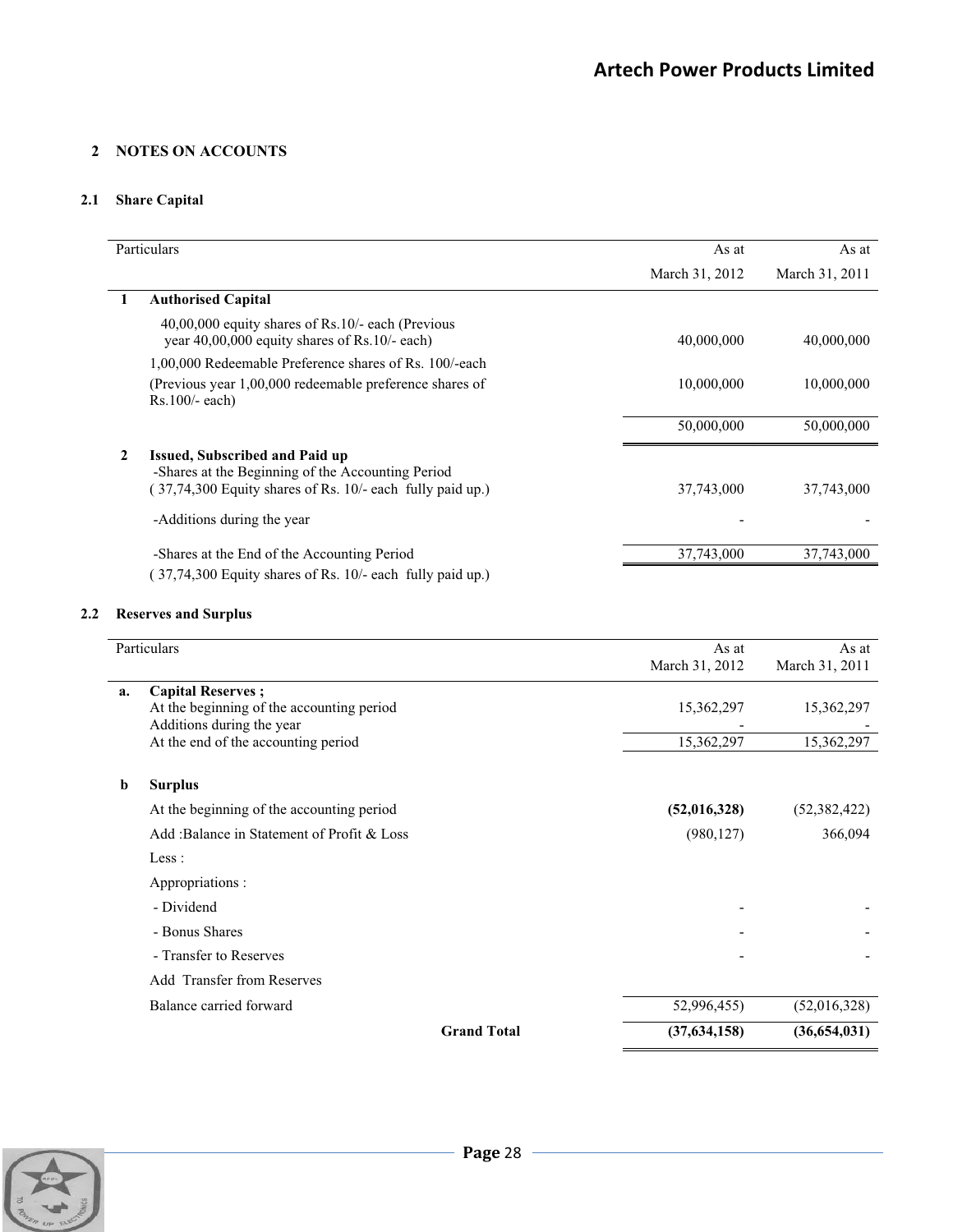### **2.3 Long Term Borrowings**

|   | Particulars                                         | As at                    | As at          |
|---|-----------------------------------------------------|--------------------------|----------------|
|   |                                                     | March 31, 2012           | March 31, 2011 |
|   | <b>Unsecured Borrowings</b>                         |                          |                |
|   | Loans and advances from related parties.            | 630,521                  | 630,521        |
| 2 | Long term maturities of finance lease obligations   | $\overline{\phantom{0}}$ |                |
| 3 | Other loans and advances (Inter corporate Deposit). | 1,000,000                |                |
|   |                                                     | 1,630,521                | 630,521        |

## **2.4 Short Term Borrowings**

| Particulars                                  | As at                    | As at          |
|----------------------------------------------|--------------------------|----------------|
|                                              | March 31, 2012           | March 31, 2011 |
| <b>Unsecured Borrowings</b>                  |                          |                |
| (a)Deposits                                  | $\overline{\phantom{0}}$ |                |
| (b) Loans and advances from related parties. | $\overline{\phantom{0}}$ |                |
| (c)Other loans and advances                  |                          |                |
|                                              | $\overline{\phantom{0}}$ |                |

## **2.5 Other Current Liabilities**

| Particulars                          | As at                    | As at          |
|--------------------------------------|--------------------------|----------------|
|                                      | March 31, 2012           | March 31, 2011 |
| Current maturities of long-term debt | $\overline{\phantom{a}}$ |                |
| Payable on purchase of Fixed Assets  | $\overline{\phantom{a}}$ |                |
| Other payables                       | 11,236                   | 28,030         |
|                                      | 11,236                   | 28,030         |

## **2.6 Cash & Bank Balances**

|                | Particulars               | As at          | As at          |
|----------------|---------------------------|----------------|----------------|
|                |                           | March 31, 2012 | March 31, 2011 |
| a.)            | Balances with banks;      |                |                |
|                | (i) In current accounts   | 24,340         | 23,746         |
|                | (ii) In EEFC accounts     |                |                |
|                | (iii) In deposit accounts |                |                |
| b.)            | Cheques, drafts on hand;  |                |                |
| $\mathbf{c}$ . | Cash on hand;             | 3,487          | 1,002          |
| d.             | Others                    |                |                |
|                |                           | 27,828         | 24,749         |

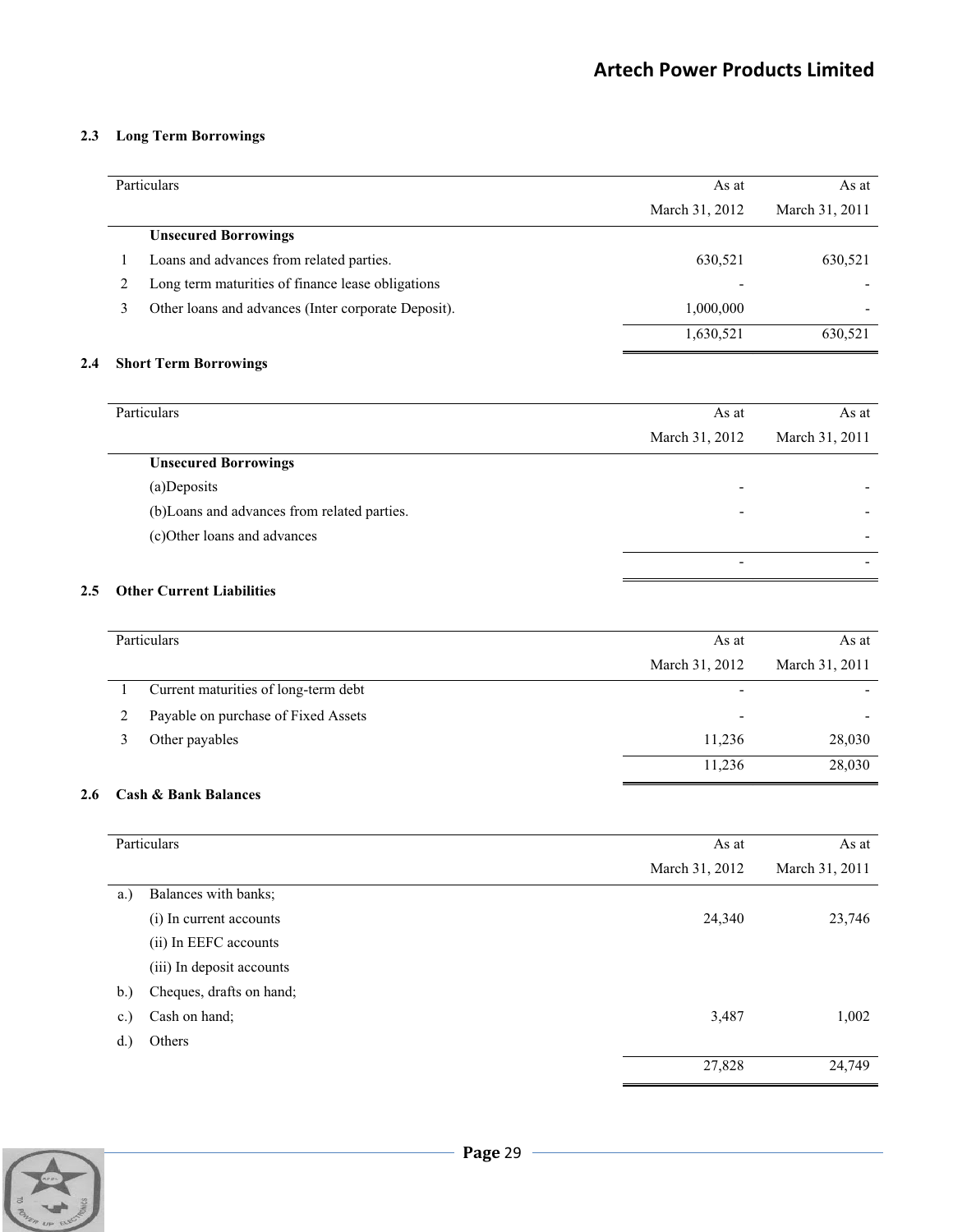### **2.7 Short - Term Loans and Advances**

|      | Particulars  |                                       | As at                 | As at                 |
|------|--------------|---------------------------------------|-----------------------|-----------------------|
|      |              |                                       | March 31, 2012        | March 31, 2011        |
|      |              | Unsecured, considered good;           |                       |                       |
|      | a.)          | Security Deposits;                    | 1,502,867             | 1,502,867             |
|      | b.)          | Loans and advances to related parties |                       |                       |
|      |              |                                       | 1,502,867             | 1,502,867             |
| 2.8  |              | <b>Other Current Assets</b>           |                       |                       |
|      | Particulars  |                                       | As at                 | As at                 |
|      |              |                                       | March 31, 2012        | March 31, 2011        |
|      | Others       |                                       |                       |                       |
|      |              | a.) Insurance claims                  |                       |                       |
|      |              | b) Sales Tax Advance                  | 219,904               | 219,904               |
|      |              |                                       | 219,904               | 219,904               |
| 2.9  |              | <b>Revenue from operations</b>        |                       |                       |
|      | Particulars  |                                       | For the year          | For the year          |
|      |              |                                       | ended                 | ended                 |
|      |              |                                       | March 31, 2012        | March 31, 2011        |
|      | a            | Sale of services (Refer Note below)   | 385,500               | 888,000               |
|      |              |                                       | 385,500               | 888,000               |
|      | Notes:       |                                       |                       |                       |
|      |              | Sale of Services comprises            |                       |                       |
|      |              | Consultancy services                  | 385,500               | 888,000               |
|      | others       |                                       |                       |                       |
|      |              | <b>Total - Sale of services</b>       | 385,500               | 888,000               |
| 2.10 | Other income |                                       |                       |                       |
|      | Particulars  |                                       | For the year<br>ended | For the year<br>ended |
|      |              |                                       | March 31, 2012        | March 31, 2011        |

|        |                                                                                                               | ended<br>March 31, 2012 | ended<br>March 31, 2011 |
|--------|---------------------------------------------------------------------------------------------------------------|-------------------------|-------------------------|
| a.     | Interest Income (Refer Note (i) below)                                                                        |                         | 7,590                   |
| B      | Other non-operating income (net of expenses directly<br>attributable to such income). (Refer Note (ii) below) | 17,000                  | 574,902                 |
|        |                                                                                                               | 17,000                  | 582,492                 |
| Notes: |                                                                                                               |                         |                         |
|        | Interest income comprises                                                                                     |                         |                         |
|        | a.) Interest from banks on                                                                                    |                         |                         |
|        | - deposits                                                                                                    |                         | 7,590                   |
|        | - other balances                                                                                              |                         |                         |
|        |                                                                                                               |                         | 7,590                   |
| Ii     | Other non operating income comprises                                                                          |                         |                         |
|        | a.) Liabilities / provisions no longer required written back                                                  | 17,000                  | 574,902                 |
|        |                                                                                                               | 17,000                  | 574,902                 |

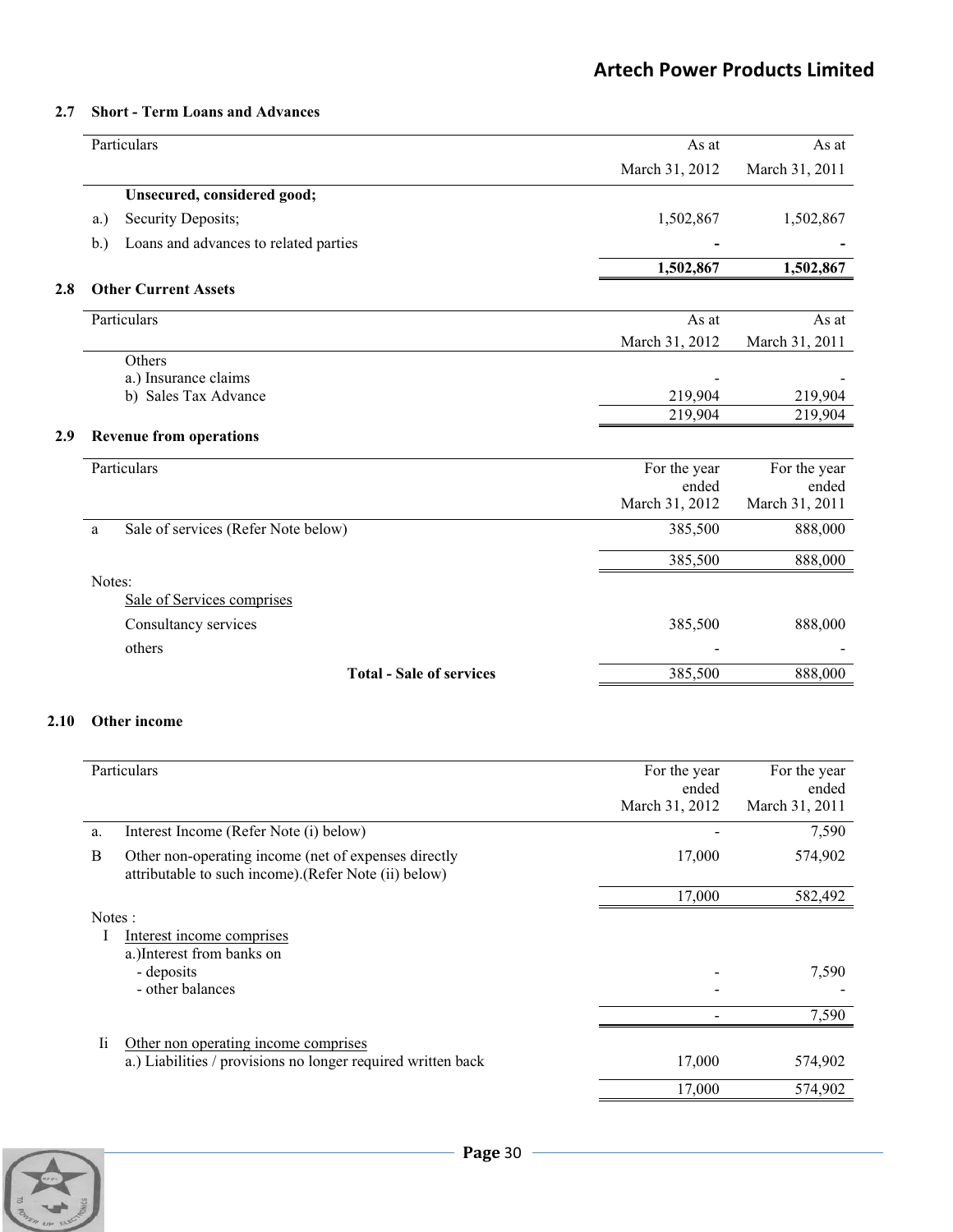## **2.11 Expenses**

|              | Particulars                                                                                | For the year<br>ended<br>March 31, 2012 | For the year<br>ended<br>March 31, 2011 |
|--------------|--------------------------------------------------------------------------------------------|-----------------------------------------|-----------------------------------------|
|              |                                                                                            |                                         |                                         |
| 1            | <b>Employee benefits expense</b>                                                           |                                         |                                         |
|              | a.) Salaries & Wages                                                                       | 63,000                                  | 108,000                                 |
|              | b.) Contribution to provident and other funds<br>c.) Staff welfare                         | 2,245                                   |                                         |
|              |                                                                                            | 65,245                                  | 108,000                                 |
|              |                                                                                            |                                         |                                         |
| 4            | Other expenses                                                                             |                                         |                                         |
|              | Advertisement                                                                              |                                         | 15,363                                  |
|              | <b>Electricity Charges</b>                                                                 | 2,216                                   | 16,757                                  |
|              | Rent including lease rentals                                                               | 65,700                                  | 108,000                                 |
|              | Repairs and maintenance - Machinery                                                        |                                         | 41,311                                  |
|              | Meeting Expense                                                                            |                                         | 6,200                                   |
|              | Rates and taxes                                                                            | 1,095,936                               | 32,750                                  |
|              | Communication                                                                              | 9,916                                   | 34,506                                  |
|              | Travelling and conveyance                                                                  | 9,704                                   | 81,833                                  |
|              | Printing and stationery                                                                    | 51,499                                  | 283,181                                 |
|              | Postage & Courier Charges                                                                  | 44,650                                  | 199,338                                 |
|              | Office expense                                                                             | 5,300                                   | 73,919                                  |
|              | Sitting fees                                                                               |                                         | 17,000                                  |
|              | <b>Bank Charges</b>                                                                        | 3,664                                   | 334                                     |
|              | Donations and contributions                                                                |                                         |                                         |
|              | Legal and professional                                                                     | 17,111                                  | 74,875                                  |
|              | Payments to auditors (Refer Note (i) below)                                                | 11,236                                  | 11,030                                  |
|              | Miscellaneous expenses                                                                     | 450                                     |                                         |
|              |                                                                                            | 1,317,382                               | 996,397                                 |
| Notes:       |                                                                                            |                                         |                                         |
| $\mathbf{i}$ | Payments to the auditors comprises (net of service tax<br>input credit, where applicable): |                                         |                                         |
|              | a.) As auditors - statutory audit                                                          |                                         |                                         |
|              | b.) For taxation matters                                                                   | 11,236                                  | 11,030                                  |
|              |                                                                                            | -                                       |                                         |
|              |                                                                                            | 11,236                                  | 11,030                                  |
|              |                                                                                            |                                         |                                         |

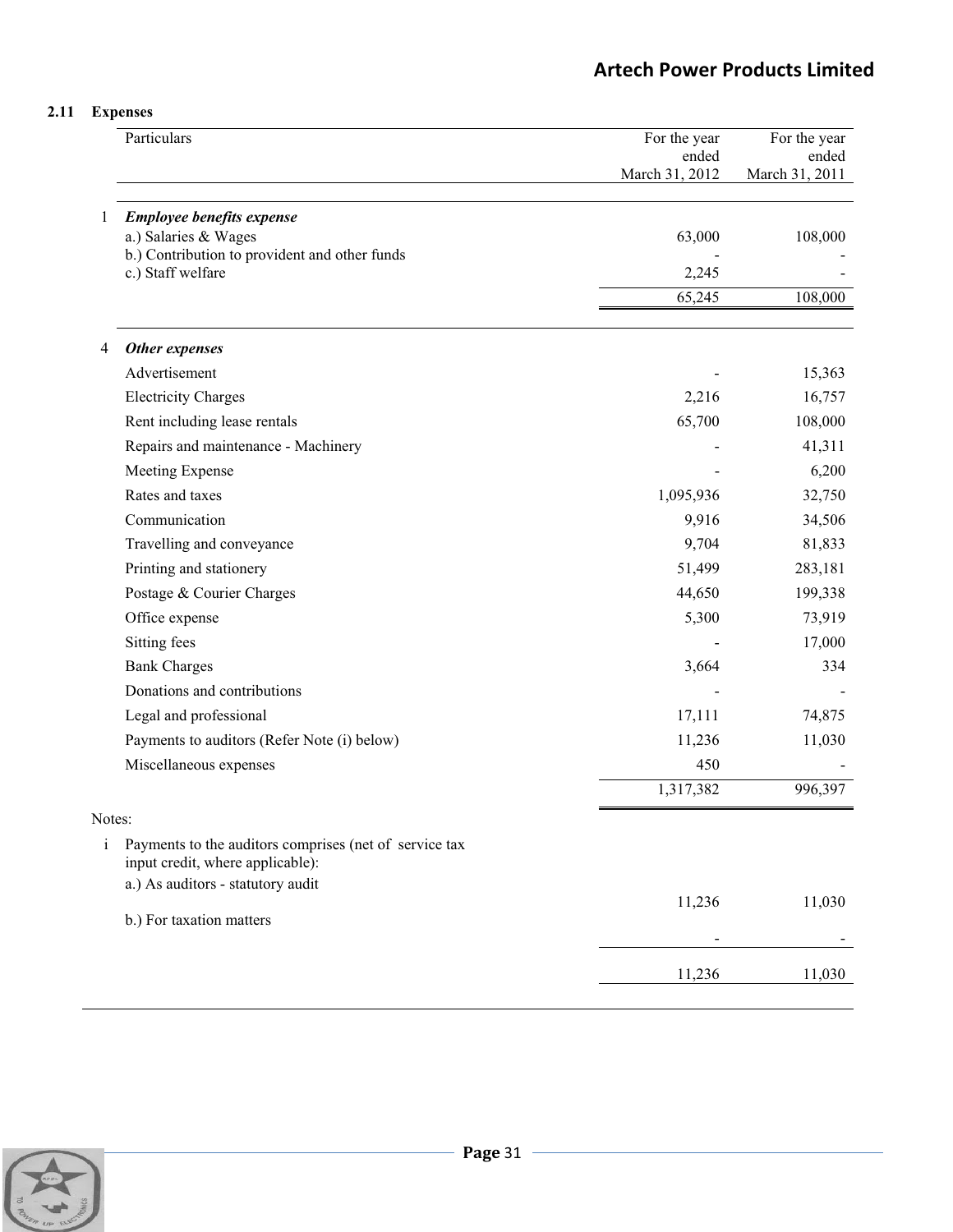## **2.12 Tax expense:**

| Particulars                                     | For the year   | For the year   |
|-------------------------------------------------|----------------|----------------|
|                                                 | ended          | ended          |
|                                                 | March 31, 2012 | March 31, 2011 |
| Current Tax                                     |                |                |
| a.) Current tax expense for current year        |                |                |
| b.) Less: MAT credit                            |                |                |
| c.) Current tax expense relating to prior years |                |                |
| d.) Net current tax expense                     |                |                |
|                                                 |                |                |
| Deferred Tax                                    |                |                |

## **2.13 Earnings per equity share:**

|    | Particulars                                                                                                                          | For the year<br>ended | For the year<br>ended |
|----|--------------------------------------------------------------------------------------------------------------------------------------|-----------------------|-----------------------|
|    |                                                                                                                                      | March 31, 2012        | March 31, 2011        |
|    | <b>Basic Earnings per Share</b><br>Net profit $/$ (loss) for the year                                                                | (980, 127)            | 366,095               |
|    | Weighted average number of equity shares<br>Par value per share                                                                      | 3,774,300             | 3,774,300             |
|    | Earnings per share - Basic                                                                                                           | (0.26)                | 0.10                  |
| 2. | Diluted Earnings per share                                                                                                           |                       |                       |
|    | Net profit $/$ (loss) for the year                                                                                                   | (980, 127)            | 366,095               |
|    | Weighted average number of equity shares for Basic EPS<br>Add: Effect of Warrants, ESOPs and Convertible bonds<br>which are dilutive | 3,774,300             | 3,774,300             |
|    | Weighted average number of equity shares - for diluted<br><b>EPS</b>                                                                 | 3,774,300             | 3,774,300             |
|    | Par value per share                                                                                                                  |                       |                       |
|    | Earnings per share – Diluted                                                                                                         | (0.26)                | 0.10                  |

## **2.14 Contingent Liabilities and commitments (to the extent not provided for)**

| Particulars                                                                                            | As at          | As at          |
|--------------------------------------------------------------------------------------------------------|----------------|----------------|
|                                                                                                        | March 31, 2012 | March 31, 2011 |
| <b>Contingent Liabilities</b>                                                                          |                |                |
| (a)Claims against the company not acknowledged as debt;                                                | Nil            | Nil            |
| (b)Guarantees;                                                                                         | Nil            | Nil            |
| (c) Other money for which the company is contingently                                                  | Nil            | Nil            |
| liable                                                                                                 |                |                |
| Commitments                                                                                            |                |                |
| (a) Estimated amount of contracts remaining to be executed<br>on capital account and not provided for; | Nil            | Nil            |
| (b) Uncalled liability on shares and other investments partly                                          | Nil            | Nil            |
| paid                                                                                                   |                |                |
| (c)Other commitments                                                                                   | Nil            | Nil            |

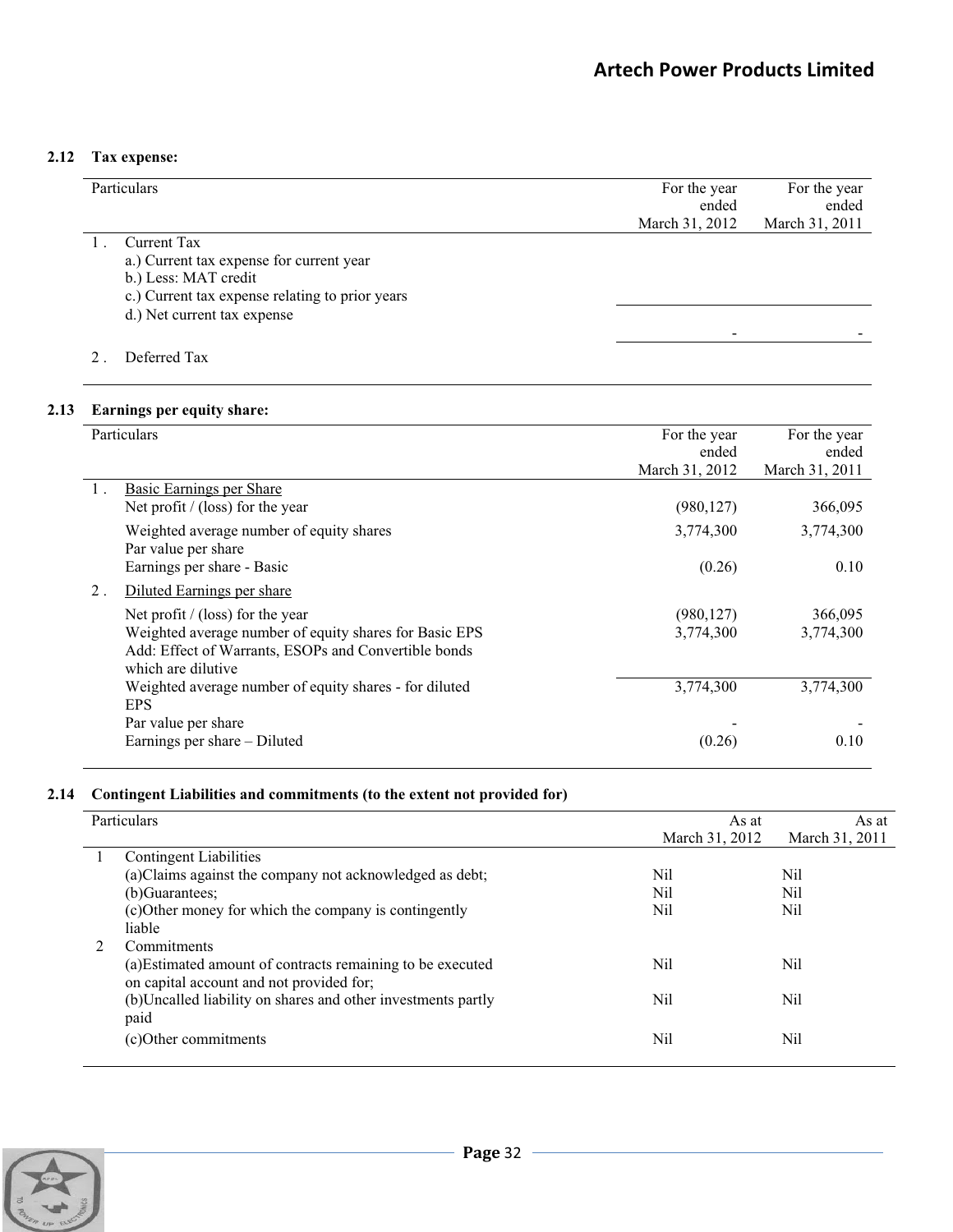- **2.15** The Revised Schedule VI has become effective from 1 April, 2011 for the preparation of financial statements. This has significantly impacted the disclosure and presentation made in the financial statements. Previous year's figures have been regrouped / reclassified wherever necessary to correspond with the current year's classification / disclosure.
- **2.16** In the absence of overall taxable profit, no provision for Current Tax/ Minimum Alternate Tax has been made in the accounts of the current financial period. Further, as at year end the major components of deferred tax are accumulated losses & unabsorbed depreciation, and the recovery of the same is not virtually certain. In view of the aforesaid, deferred tax asset has not been recognized.
- **2.17** Three deposit holders of the company had filed a petition with the Company Law Board for the refund of deposits amounting to Rs.50,000/-. The Company Law Board had ordered the company to pay the amounts in installments. As the company could not pay the amount due to financial constraints, Registar of Companies, Kerala has proceeded against the company in the Economic Offence Court for non compliance of Company Law Board (CLB) Order which was dismissed by the court. The Registrar of Companies has filed an appeal in the High Court of Kerala, which is pending disposal. However, these deposits were settled during the year 2009-10, on a compromise settlement. Based on this settlelement, the deposit holders has withdrawn all their claims and complaints in respect of the deposits. The company has filed a petion with the Lok Adalath of Ministry of Corporate Affairs to withdraw the appeal filed by RoC with Kerala High Court, since the deposit holders claims were settled and they had withdrawn their complaints.

### **2.18 Managerial Remumeration**

- a) No commission is payable to any director and hence the computation of profit u/s 198 / 349 of the Companies Act, 1956 is not required
- b) The computation of Managerial Remuneration u/s 350 of The Companies Act, 1956 have not been enumerated as the managerial remuneration payable to Managing Director are within the limit prescribed under Schedule XIII of the said Act.

|      |   |                                                                                           | <b>Current Year</b>              | <b>Previous Year</b>  |
|------|---|-------------------------------------------------------------------------------------------|----------------------------------|-----------------------|
|      |   | Salaries (including arrears of salary)                                                    |                                  |                       |
|      |   | <b>Sitting Fees</b>                                                                       |                                  |                       |
|      |   |                                                                                           |                                  |                       |
|      |   |                                                                                           |                                  |                       |
| 2.19 |   | Estimated amount of capital contracts pending execution                                   | Nil                              | (Rs. In lakhs)<br>Nil |
| 2.20 |   | Disclosure in respect of Related Parties pursuant to Accounting Standard 18:              |                                  |                       |
|      | I | List of related parties                                                                   |                                  |                       |
|      |   | Parties where control exists                                                              |                                  | Nil                   |
|      | П | Other related parties with whom the company has entered into transactions during the year |                                  |                       |
|      |   | i) Associates                                                                             |                                  | Nil                   |
|      |   | ii) Key Managerial Personnel and Enterprises having common Key                            |                                  |                       |
|      |   | Management<br>Personnel or their relatives :                                              |                                  | Nil                   |
|      |   |                                                                                           |                                  |                       |
|      |   | Key Managerial Personnel:                                                                 | Vijayan I V, Chairman            |                       |
|      |   |                                                                                           | Repsy VIjayan, Managing Director |                       |
|      | Ш | Transactions with related parties                                                         |                                  | Nil                   |
|      |   |                                                                                           |                                  |                       |

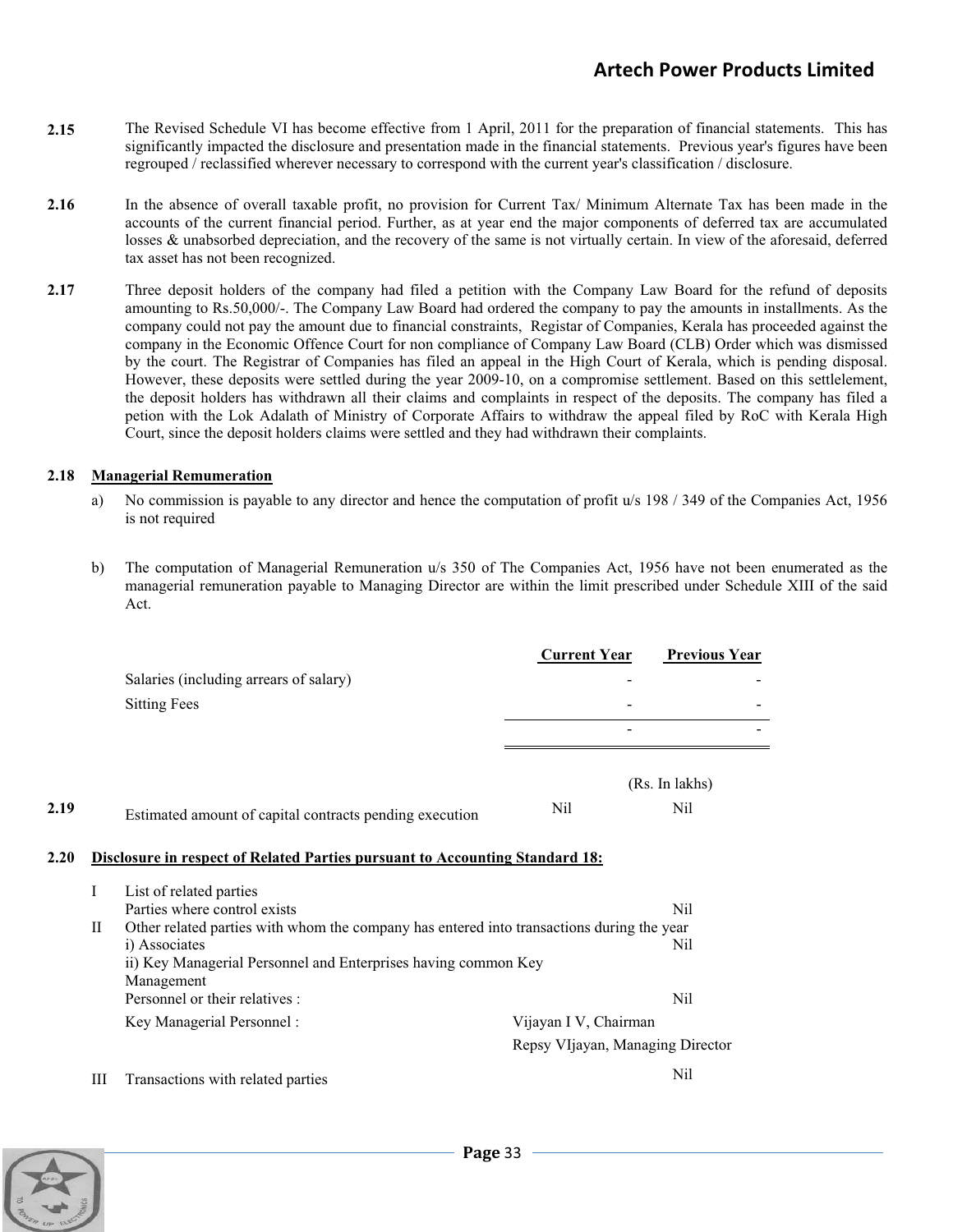### **2.21 Additional Information**

 $\overline{\phantom{a}}$ 

- a) Particulars of Annual Installed Capacity and Production
	- Installed Capacity -

Value of imports calculated on CIF basis by the company during the

| b) | financial year.                                      |     |      |
|----|------------------------------------------------------|-----|------|
|    | a.Raw Materials & Components                         | Nil | Nil. |
|    | b. Trading Goods                                     | Nil | Nil  |
|    | c.Travelling                                         | Nil | Nil  |
| c) | Expenditure in foreign currency in respect of $:$    |     |      |
|    | i) Royalty, knowhow and professional fee             | Nil | Nil  |
|    | ii) Sponsorship                                      | Nil | Nil  |
|    | iii) Travelling                                      | Nil | Nil  |
|    | iv) Ocean freight                                    | Nil | Nil  |
| d) | Earnings in foreign exchange FOB value of exports    | Nil | Nil. |
| e) | Amount remitted during the financial year in foreign | Nil | Nil  |
|    | currency on account of dividends                     |     |      |

#### **2.22 Segment Reporting**

The company did not carry out any operations during the year, and hence reporting as required under Accounting Standard-17 issued by ICAI on Segment Reporting is not given.

#### **2.23 Information on Small Scale Industrial Units**

| a) No claims of suppliers who are covered under the "Interest on Delayed Payments to Small Scale and Ancillary Industrial |
|---------------------------------------------------------------------------------------------------------------------------|
| Undertakings Act, 1993" has come to the notice of the company                                                             |

| b) | Amount outstanding for payments to SSI's                                                                                   | Nil | Nil- |
|----|----------------------------------------------------------------------------------------------------------------------------|-----|------|
| c) | Name of SSI's to whom the company owes any sum<br>together with interest which is outstanding for more than<br>thirty days | Nil | Nil  |

- d) The above information has been compiled to the extent to which the parties could be identified as Small Scale and Ancillary Undertakings, on the basis of information available with the company.
- e) The company has not received any intimation from its vendors regarding their status under Micro, Small and Medium Enterprises Development Act, 2006 and hence disclosures, if any, required under the said Act have not been made.

For G Joseph & Associates Chartered Accountants *(Firm Regn. No. 006310S)* 

Sd/-

M.No. 211364

Place : Cochin Date : 21/08/2012

**Umesh L Bhat** Sd<sup>1</sup>- Sd<sup>1</sup>- Sd<sup>1</sup>- Sd<sup>1</sup>- Sd<sup>1</sup>- Sd<sup>1</sup>- Sd<sup>1</sup>- Sd<sup>1</sup>- Sd<sup>1</sup>- Sd<sup>1</sup>- Sd<sup>1</sup>- Sd<sup>1</sup>- Sd<sup>1</sup>- Sd<sup>1</sup>- Sd<sup>1</sup>- Sd<sup>1</sup>- Sd<sup>1</sup>- Sd<sup>1</sup>- Sd<sup>1</sup>- Sd<sup>1</sup>- Sd<sup>1</sup>- Sd<sup>1</sup>- Sd<sup>1</sup>- Sd<sup>1</sup>- Sd<sup>1</sup>- Sd<sup>1</sup>- Sd<sup>1</sup>- Sd<sup>1</sup>- Sd<sup>1</sup>- Sd<sup>1</sup> PARTNER DIRECTOR DIRECTOR DIRECTOR DIRECTOR DIRECTOR

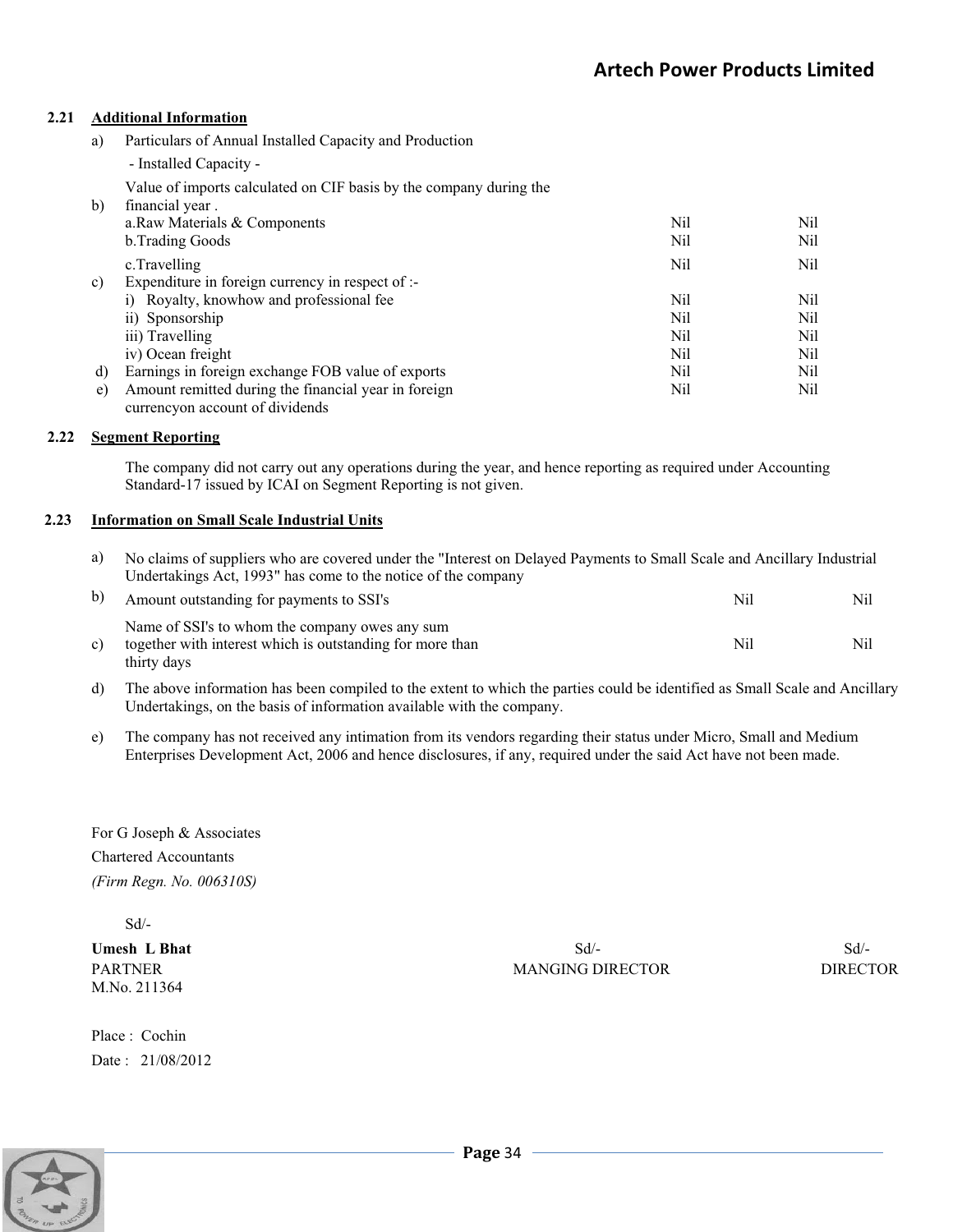# **ARTECH POWER PRODUCTS LIMITED**

**Anitha', 2nd Floor, S A Road, Elamkulam, Cochin - 682020** 

## **Significant Accounting Policies**

## **Background**

Artech Power Products Limited (hereinafter referred to "the Company") was incorporated in the State of Kerala. The Company was in the business of production of Switched Mode Power Supplies. Due to accute financial difficulties, the company had stopped its operations in the first week of April, 2000 and the factory was closed. The operations did not recommence thereafter. The company has dispossed off all its assets and settled the liabilities during the year 2009-10.

## **1 SIGNIFICANT ACCOUNTING POLICIES**

The significant Accounting Policies followed by the company are as stated below:

## 1. **Basis of Preparation**

 The Financial Statements have been prepared on the historical cost convention. These statements have been prepared in accordance with the generally accepted accounting principles and the applicable Mandatory Accounting Standards and relevant requirements of The Companies Act, 1956 ('the Act'). The accounting policies have been consistently applied by the Company. The preparation required adoption of estimates and assumptions that can affect the reported amounts of revenue and expenditure and the assets and liabilities as well as the disclosure of contingent liabilities. Differences between the actual results and estimates are recognised in the year in which they become known or materialises.

## 2. **Revenue Recognition**

Income from consultancy are accounted on accrual basis.

## 3 **Investment Subsidy**

Investment Subsidy received from Government of Kerala is treated as Capital Reserve.

## <sup>4</sup> **Leases**

 Leases where the lessor effectively retains substantially all the risks and benefits of ownership of the leased term, are classified as operating leases. Operating lease payments are recognised as an expense in the Profit & Loss account on a straight-line basis over the lease term.

## 5 **Taxation**

 Tax expense comprises of current and deferred tax. Current income-tax is measured at the amount expected to be paid to the tax authorities in accordance with the Indian Income-tax Act. Deferred income taxes reflects the impact of current year timing differences between taxable income and accounting income for the year and reversal of timing differences of earlier years.

## 6 **Retirement Benefits**

- a) In respect of gratuity, the company's contribution to the Group Insuarce Scheme of Life Insurance Corporation of India are charged against the revenue.
- b) Contribution to Provident Fund and other recognised funds is charged to Profit & Loss account.

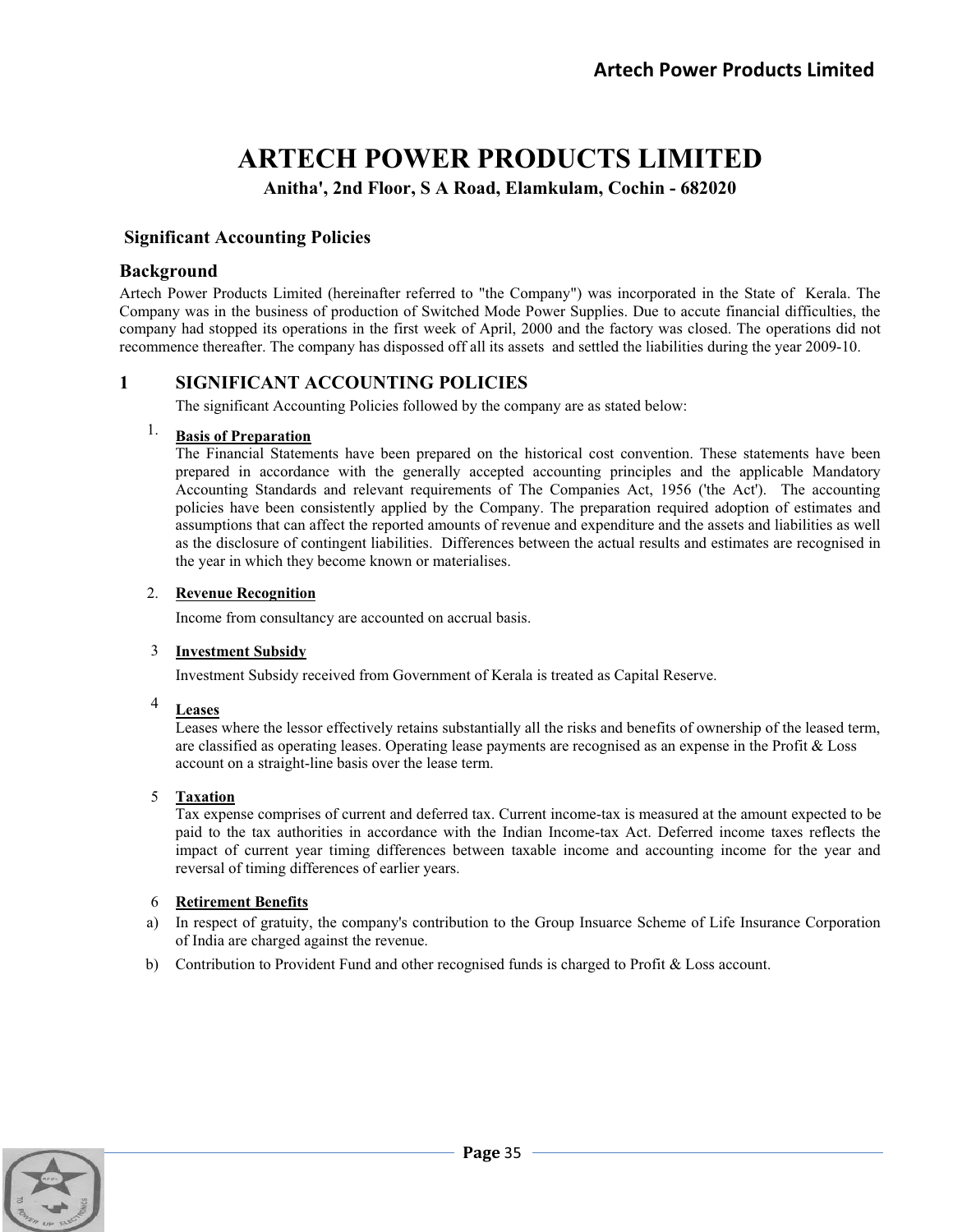**Cash Flow Statement for the Year Ended March 31, 2012**

(In terms of Listing Agreement) (Amount in Rupees.)

|           | $\mu$ comp or moint, resement,                         |            | $\mu$ module in reapect. |
|-----------|--------------------------------------------------------|------------|--------------------------|
|           |                                                        | 2011-12    | 2010-11                  |
|           | <b>Cash Flow From Operating Activities</b>             |            |                          |
| A.        | Net Profit Before Tax and Extraordinary itmes          | (980, 127) | 366,094                  |
|           | Adjustment for:                                        |            |                          |
|           | Finance charges                                        |            |                          |
|           | Depreciation                                           |            |                          |
|           | Profit on sale of assets                               |            |                          |
|           | <b>Operating Profit Before Working Capital Changes</b> | (980, 127) | 366,094                  |
|           | Movement in Working Capital:                           |            |                          |
|           | (Increase) \Decrease in Trade and other receivables    |            | 224,141                  |
|           | (Increase) \Decrease in Inventories                    |            |                          |
|           | (Increase) \Decrease in other current assets           |            |                          |
|           | Increase \ (Decrease) in Trade Payables                | (16,794)   | (1, 192, 834)            |
|           | <b>Cash Generated from Operations</b>                  | (996, 921) | (602, 599)               |
|           | Net cash from Operating Activities                     | (996, 921) | (602, 599)               |
| <b>B.</b> | <b>Cash Flow From Investing Activities</b>             |            |                          |
|           | Sale /(purchase) of Fixed Assets                       |            |                          |
|           | Sale of investments                                    |            |                          |
|           | <b>Interest Received</b>                               |            |                          |
|           | Net cash used in investing activities                  |            |                          |
| C.        | <b>Cash Flow From Financing Activities</b>             |            |                          |
|           | Loans taken/(repaid)                                   | 1,000,000  | (287,000)                |
|           | Interest paid                                          |            |                          |
|           | Net cash flow from financing activities                | 1,000,000  | (287,000)                |
|           | Increase\(decrease) in cash and cash equivalents       | 3,079      | (889, 599)               |
|           | Cash and cash equivalents at the beginning of the year | 24,749     | 914,348                  |
|           | Cash and cash equivalents at the end of the year       | 27,828     | 24,749                   |
|           |                                                        |            |                          |

Notes:

1 The above Cash Flow Statement has been prepared under the 'Indirect Method' as set out in the Accounting Standard 3 on Cash Flow Statements issued by the Institute of Chartered Accountants of India.

2 Previous year figures have been regrouped or reclassified to confirm to those of the current year.

This is the Cash Flow Statement referred to

in our report of even date.

## **For G.Joseph & Associates**

Chartered Accountants Firm Regn. No. 006310S  $Sd/ Sd/-$ Partner **Partner Partner** *Managing Director* Membership No.211364 PLACE : Cochin Date : 21/08/2012